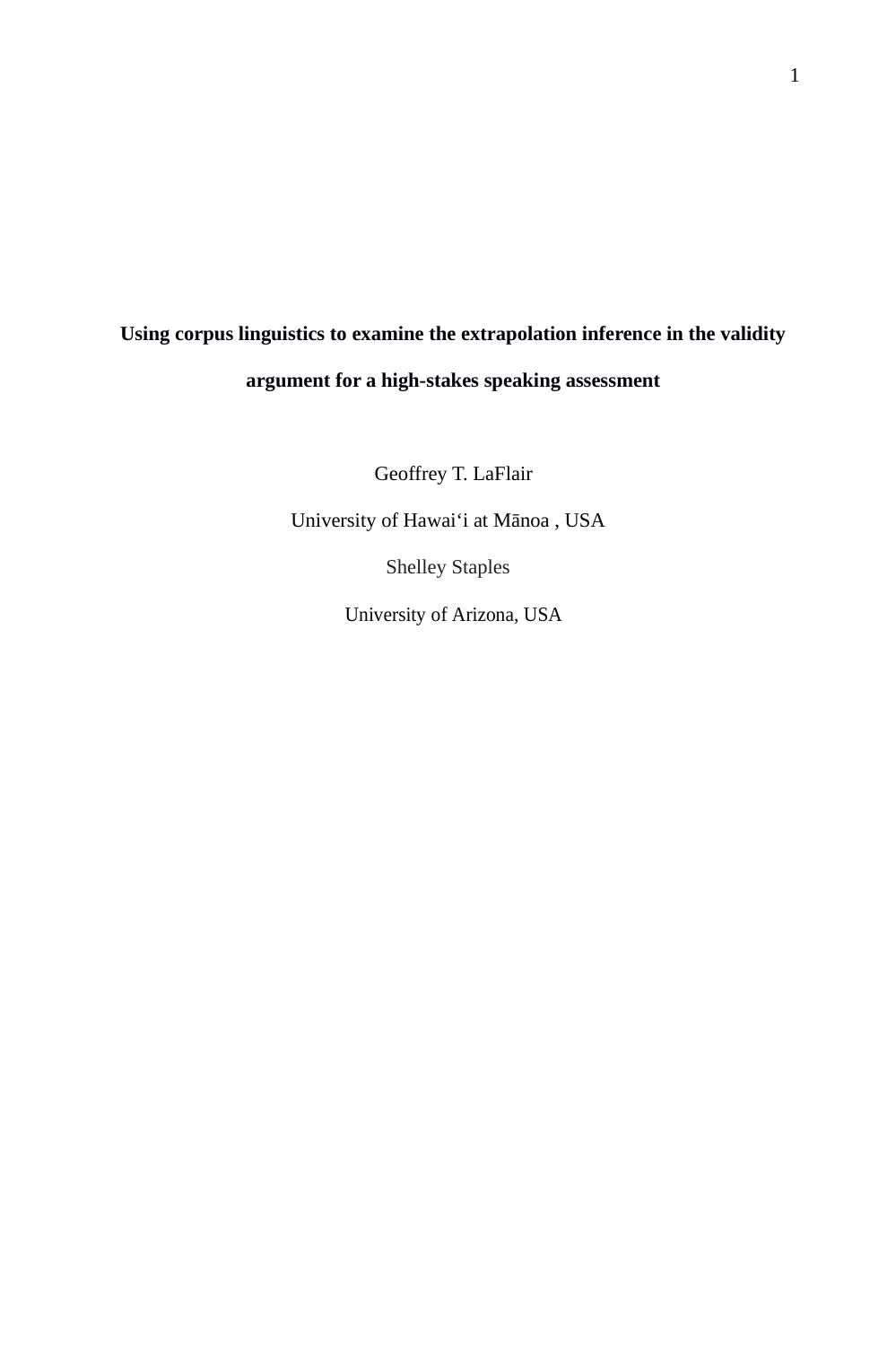## **Abstract**

Investigations of the validity of a number of high-stakes language assessments are conducted using an argument-based approach, which requires evidence for inferences that are critical to score interpretation (Chapelle, Enright, & Jamieson, 2008b; Kane, 2013). The current study investigates the extrapolation inference for a high-stakes test of spoken English, the Michigan English Language Assessment Battery (MELAB) speaking task. This inference requires evidence that supports the inferential step from observations of what test takers can do on an assessment to what they can do in the target domain (Chapelle et al., 2008b; Kane, 2013). Typically, the extrapolation inference has been supported by evidence from a criterion measure of language ability. This study proposes an additional empirical method, namely corpus-based register analysis (Biber & Conrad, 2009), which provides a quantitative framework for examining the linguistic relationship between performance assessments and the domains to which their scores are extrapolated. This approach extends Bachman and Palmer's (2010) focus on the target language use (TLU) domain analysis in their study of assessment use arguments by providing a quantitative approach for the study of language. We first explain the connections between corpus-based register analysis and TLU analysis. Second, an investigation of the MELAB speaking task compares the language of test-taker responses to the language of academic, professional, and conversational spoken registers, or TLU domains. Additionally, the language features at different performance levels within the MELAB speaking task are investigated to determine the relationship between test takers' scores and their language use in the task. Following previous studies using corpus-based register analysis, we conduct a multi-dimensional (MD) analysis for our investigation. The comparison of the language features from the MELAB with the language of TLU domains revealed that support for the extrapolation inference varies across dimensions of language use.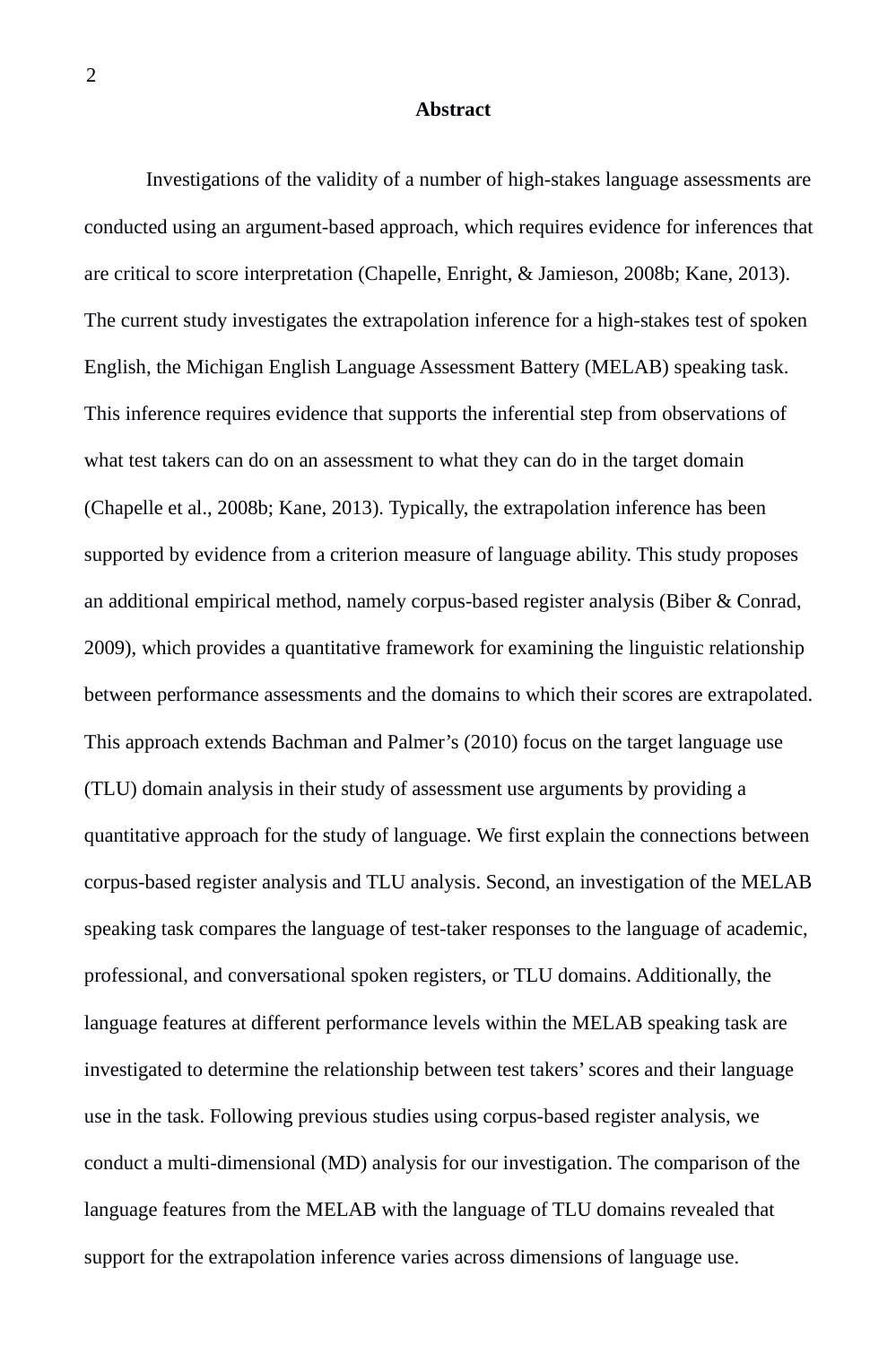*Keywords:* Corpus linguistics, domain analysis, multi-dimensional analysis, performance assessment, register analysis, validity argument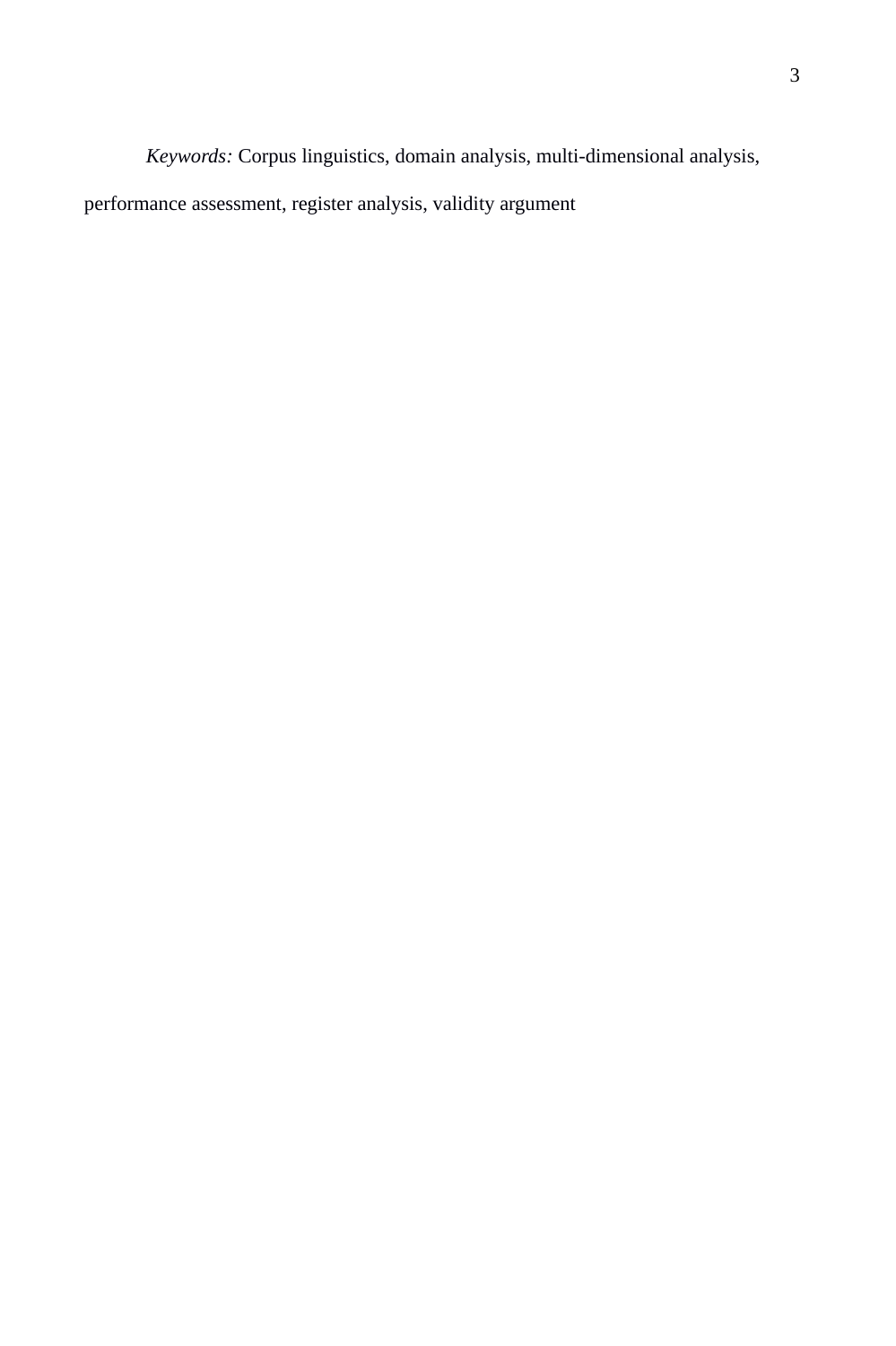# **Introduction**

In this article, we demonstrate the use of corpus-based register analysis for evaluating evidence for the validity of the interpretations of test scores, particularly the extrapolation from test scores to real-world situations. We begin with an overview of an argument-based approach to validity. This is followed by a comparison of two analytic frameworks that are crucial to analyzing target domain language and language assessment tasks: the situational analysis component of corpus-based register analysis (Biber & Conrad, 2009) and TLU domain analysis (Bachman & Palmer, 1996, 2010). Within an argument-based approach to validity, TLU domain analysis initially takes place during the creation of the test, but it can be used as well to investigate the extrapolation inference, which requires a post-hoc evaluation of the relationship between the test tasks and the target domain, after the test has been developed. Finally, we report the results of a study which applies corpus-based register analysis to the investigation of the extrapolation inference in a validity argument for the Michigan English Language Assessment Battery (MELAB) speaking task. To do so, we compare test takers' performance on the MELAB oral proficiency interview to the language of spoken registers that represent the TLU domains: office hour interactions, service encounters, study groups, conversation, and nurse-patient interactions. In our comparison, we investigate two underlying assumptions: 1) that the linguistic features elicited by the MELAB is similar to the language in TLU domains, and 2) that the frequency of use of these linguistic features elicited by the MELAB approximates their frequency of use in the TLU domain as scores on the MELAB increase.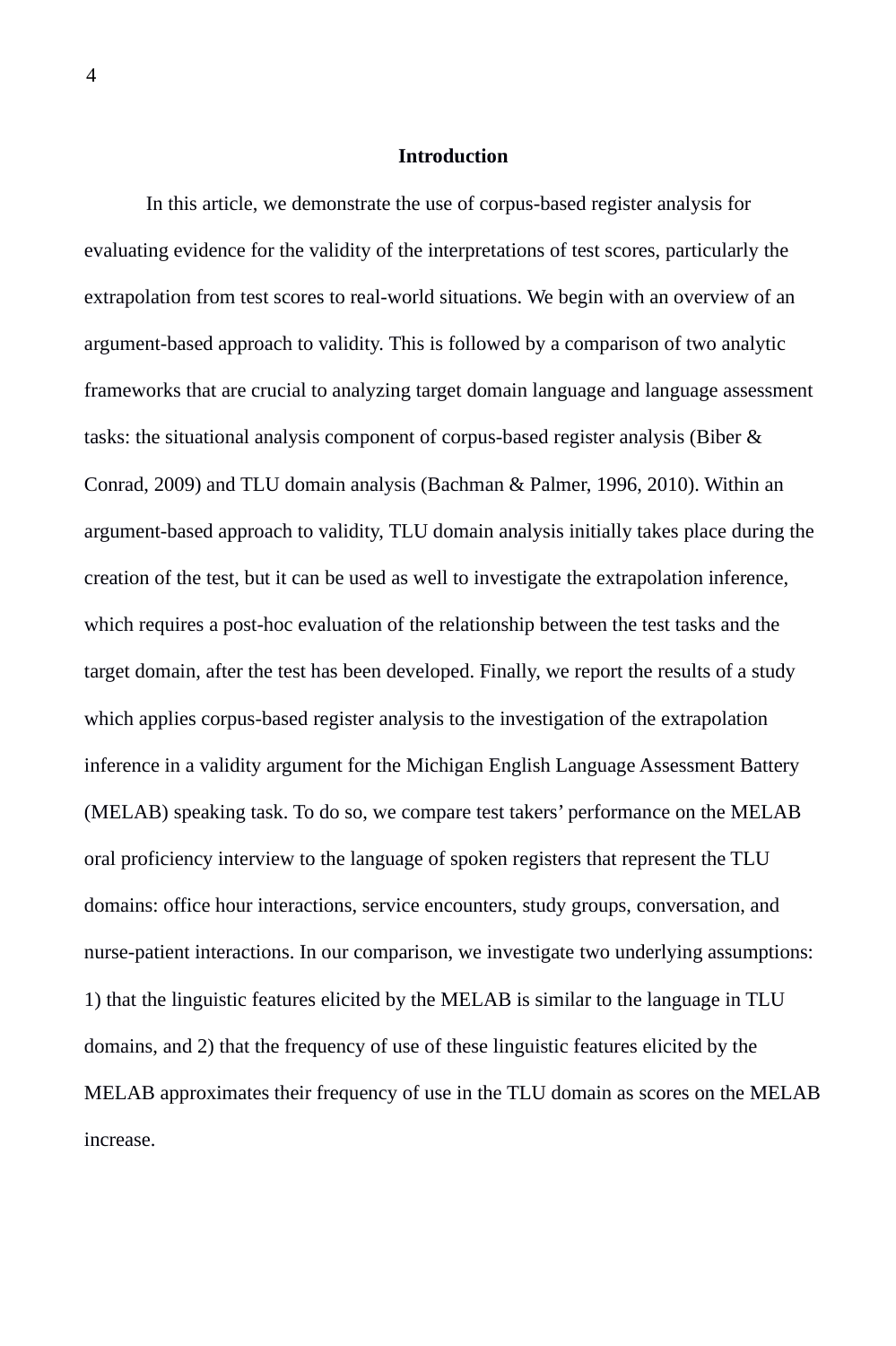## **Concepts of validity arguments**

One approach that has evolved out of validity research is the argument-based approach (Kane, 2013). Under this approach, the focus of a number of current validity studies is twofold: (1) the development of an interpretation and use argument (IUA), which lays out the claims about test score interpretation and use (Kane, 2013); and (2) the development of a validity argument, which is an evaluation of the IUA (Chapelle et al., 2008b; Kane, 1992, 2013). Analyses that were traditionally conducted to investigate construct, content, and criterion validity still exist in the argument-based approach. However, instead of being conceptualized as different types of validity, these traditional analyses are used to support various inferences that form an IUA. An IUA may vary from one test to another depending on the test's proposed interpretations and uses. However, tests with high-stakes decisions and more ambitious claims require more evidence to support the chain of inferences in their IUAs (Kane, 2013).

To use an argument-based approach to validity research, researchers need to identify the inferences that are critical to score interpretation and use (Chapelle et al., 2008b; Kane, 2013), because these form the inferential steps from the observed performance on the test to expected performance in the target domain. For example, Kane (1992, 2013) identified a minimum of three possible inferences–scoring, generalization, and extrapolation–which are made when interpreting and using test scores. Chapelle et al. (2008b) expanded on Kane's three inferences and identified six inferences that were made in one high-stakes language test: a domain definition inference, an evaluation (i.e., scoring) inference, a generalization inference, an explanation inference, an extrapolation inference, and a utilization inference. A common metaphor for these inferences is that they are bridges that link the various components in the interpretation and use of an assessment. For example, the extrapolation inference links the language of test performances to the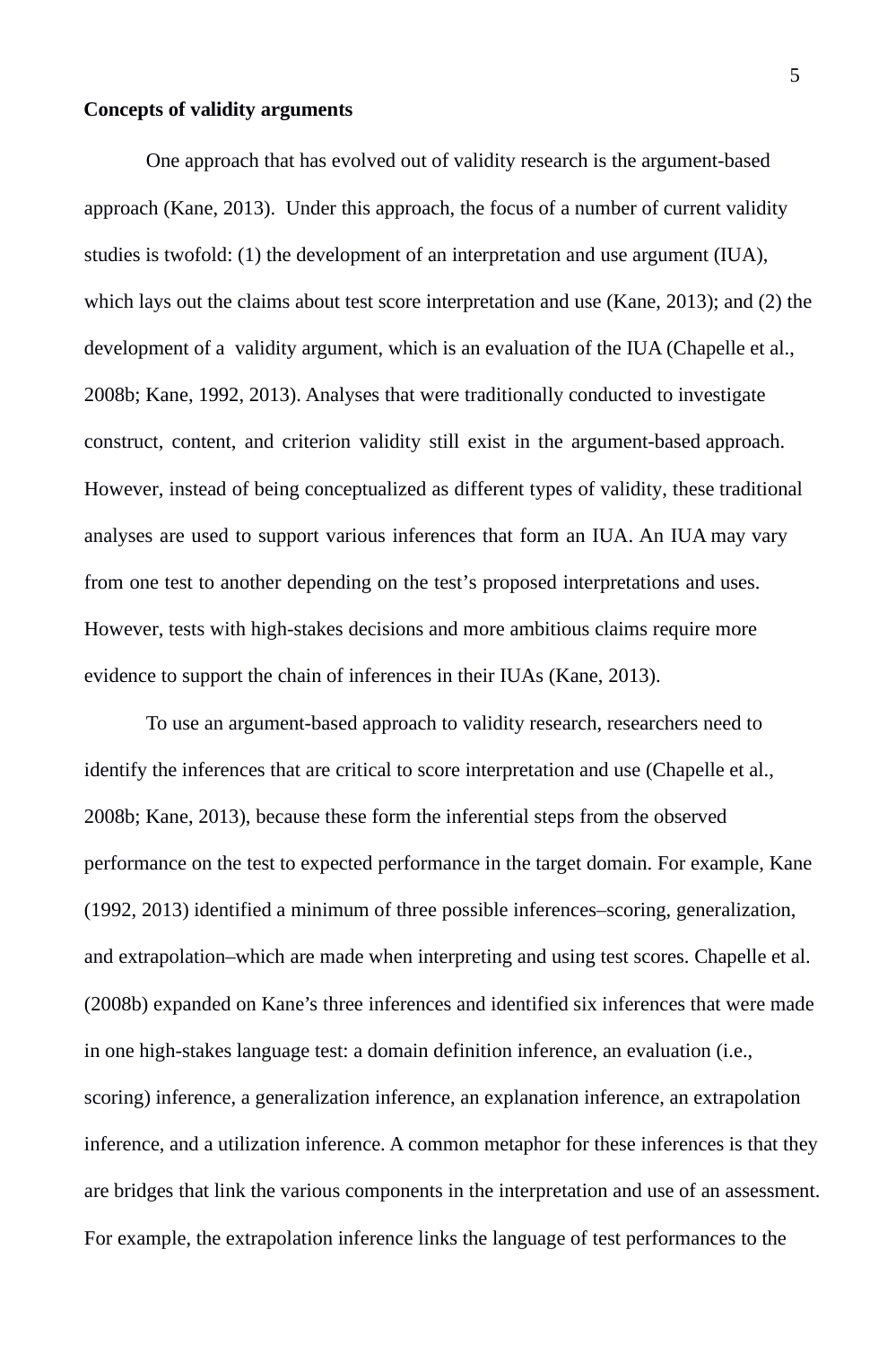expected language performance in the target domain; like bridges, these inferences need support.

The logical structure typically used in a validity argument is Toulmin's (1958, 2003) argument structure (Chapelle et al., 2008b; Kane, 2013; Mislevy, Steinberg, & Almond, 2003). When Toulmin's framework is applied to language testing, inferences provide a means of making a *claim*, or conclusion, about a test taker's language abilities on the basis of *grounds* for the claim (e.g., data or observations). The inference depends on a *warrant*, which is an established procedure, a general rule, or general principle for making claims based on the grounds. The warrant requires *backing* in the form of scientific theories, bodies of knowledge, or precedents. Inferences are subject to *rebuttals* which weaken the strength of the link between the claim and its grounds (Chapelle et al., 2008b; Kane, 2013).

One assumption underlying the extrapolation inference in language testing is that specific contextual features affect both language test performance and language use in the target domain of interest to test users (Bachman, 1990; Biber & Conrad, 2009; Canale & Swain, 1980; Chapelle, Enright, & Jamieson, 2008a; Hymes, 1974). Accounting for the effect of context on language use is important in the TOEFL validity argument. Chapelle et al. (2008b) maintained that task-based perspectives to test development should be included as dual grounds alongside competency-based perspectives. The former interprets test scores in light of contextual features of language use situations. The latter interprets test scores in regards to constructs of language ability.

The analysis that we are proposing fits into the task-based perspective: the language elicited by test tasks and the language used in target domains can be characterized by features of their contexts. It is an analysis of what Kane (2013) calls *observable attributes*–or tendencies to perform or behave in some way. These observable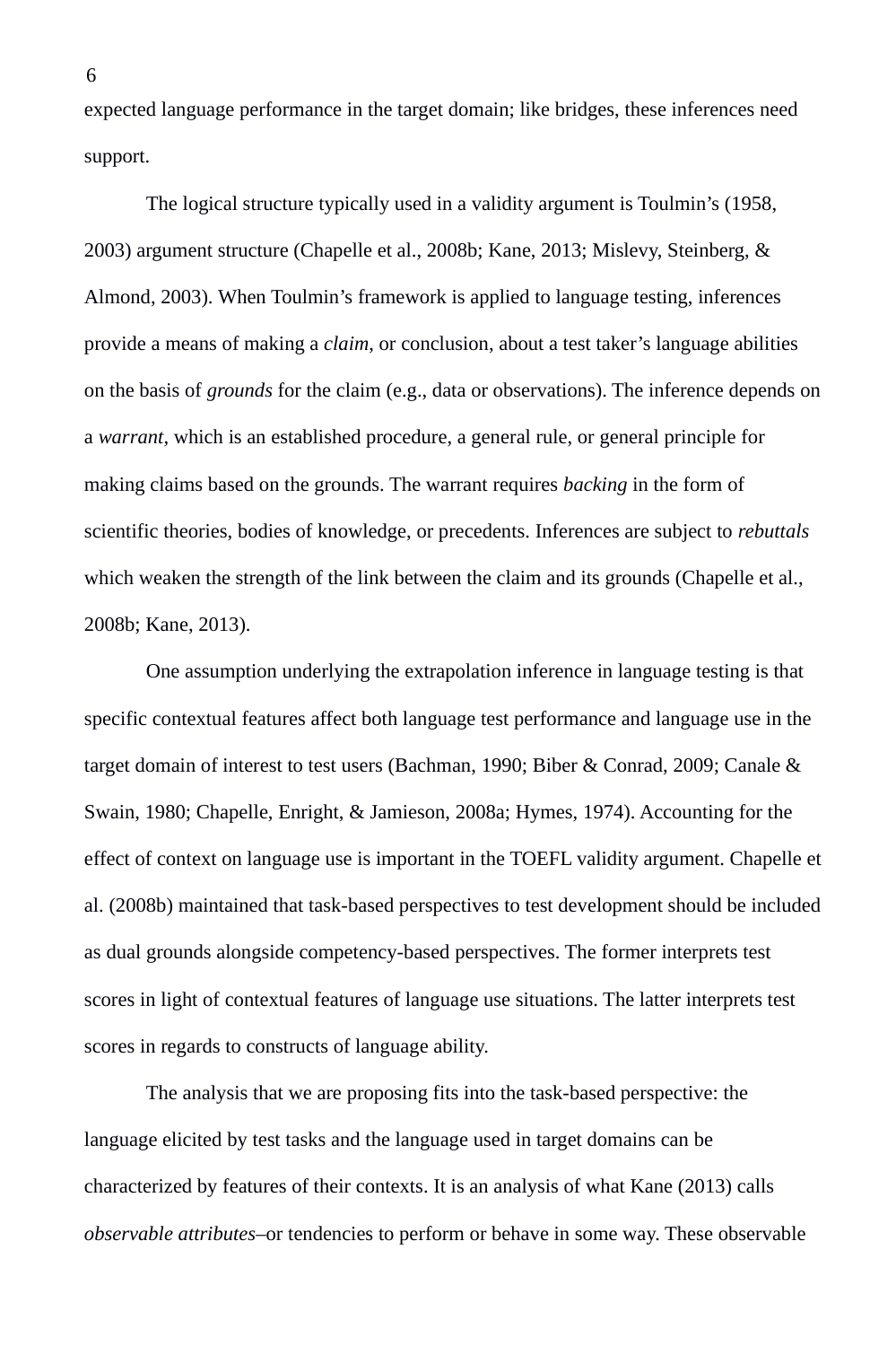attributes are defined by their target domains. For example, if speaking in academic settings is considered an observable attribute of test takers' language ability, then it is defined by the types of linguistic (e.g., relative clauses, modals) and extra-linguistic characteristics (e.g., features of participants, setting, and communicative purposes) of office hours, study groups, and service encounters in academic settings, which have been shown to influence the types of linguistic features that are used by speakers (Biber, 2006). Thus a task that can simulate similar situational characteristics of the target domain should elicit language that is similar to the language of the target domain, and research showing that it does so can serve as support for the extrapolation inference in the validity argument for the test.

## **Target language use domain analysis and corpus-based register analysis**

In order to provide such linguistically based support for the extrapolation inference, a corpus-based methodology can be used. We introduce the use of a corpusbased methodology by showing the relationship between TLU domain analyses from language testing (Bachman, 1990) and corpus-based register analysis (Biber & Conrad, 2009). Both of these analyses are based on theories of communicative language competence (Canale & Swain, 1980; Hymes, 1972). First, Bachman (1990) laid out two frameworks: a framework for describing language abilities and a framework for describing the characteristics of test tasks and the TLU domain. Both of these frameworks adopted the perspective that communicative competence in a language includes knowledge of how context can govern the use of language. Bachman (1990) argued that the context of the TLU domain is important to consider in language test development:

One way to conceive of a language test is as a means for controlling the context in which language performance takes place. From this perspective, the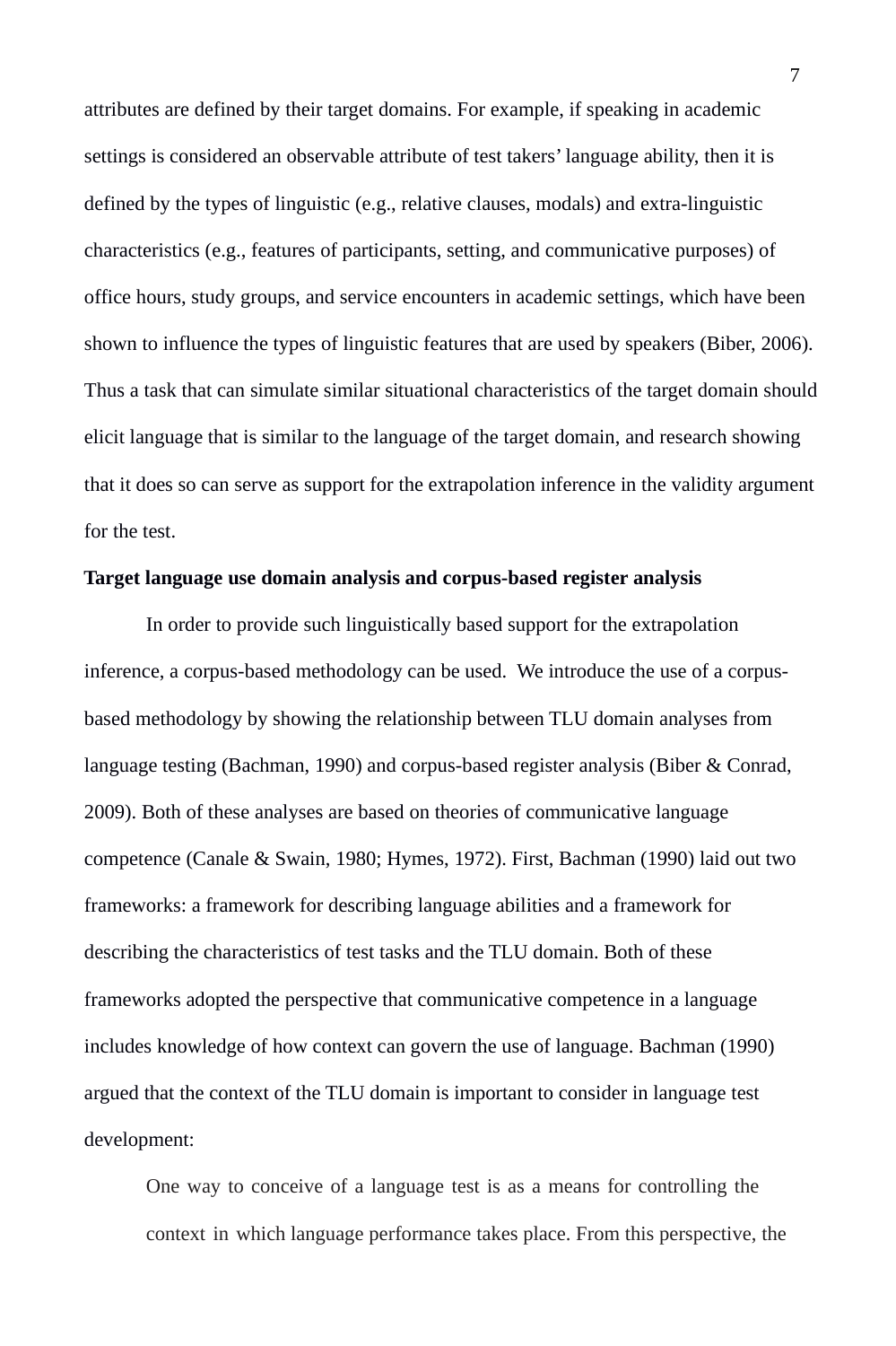characteristics of the test method [including the task] can be seen as analogous to the features that characterize the context of situation, or speech event [of the TLU domain]. (p. 111)

In other words, the tasks on a language test can be viewed as an approximation, or a simulation, of the tasks in the target domain. The extent to which the characteristics of TLU and test tasks overlap could affect the extent to which linguistic features overlap. Bachman and Palmer's (1996; 2010) TLU analysis framework offers a method for identifying the characteristics of target domains that may affect language use so that test tasks can be evaluated and compared to the target domain. This method includes examining the features of the setting, the scoring rubric, the language input of the task, the expected response, and the relationship between the input and the expected response. In the development of the TOEFL validity argument, understanding the contextual features of the TLU domain and simulating them in assessment tasks was integral to investigating the evidence for the domain description inference of the IUA (Chapelle et al., 2008a). While Bachman and Palmer's framework provides a thorough method for developing test tasks so that the language they elicit is relevant to the target domain, it does not provide a robust, quantitative approach to examine the language of the responses beyond the use of analytic rubrics.

Corpus-based register analysis shares several similarities with TLU analysis in its approach to characterizing language use situations along with a quantitative framework for examining the linguistic characteristics of the language use situation. Register, as defined in Biber and Conrad's (2009) framework, is a language variety characterized by its situation of use. A register analysis contains three components: a situational analysis that identifies characteristics such as the speaker's role and setting; a linguistic analysis; and a functional interpretation of the linguistic features in the situational context. More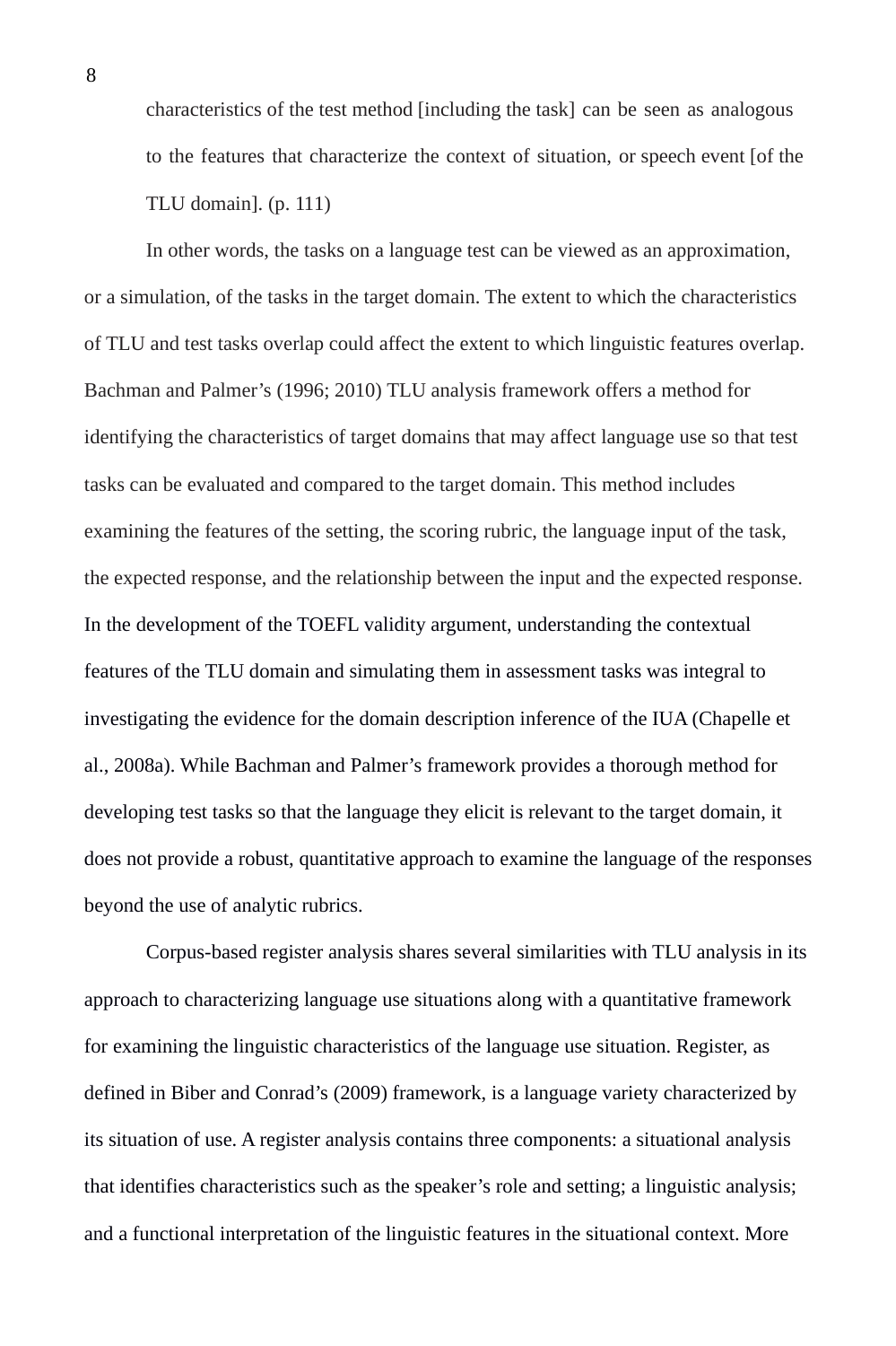specifically, situational features can include the speaker's role in a communicative event, the setting of the event, the purpose for communicating, and the personal relationship between participants. All of these situational characteristics impact the linguistic forms used by speakers due to the functional needs of the communicative event. Biber and Conrad's (2009) framework for situational analysis is based on earlier work by Biber (1994) that draws from Hymes' (1974) SPEAKING<sup>1</sup> framework.

A major advantage of corpus-based register analysis is that it generally utilizes multidimensional (MD) analysis, a quantitative method of linguistic analysis that allows for a consideration of co-occurring language features that contribute to functional language use and that can be interpreted as related to the situational characteristics of tasks. Thus, corpus-based register analysis integrates many of the characteristics of Bachman and Palmer's TLU analysis into a statistical procedure (factor analysis) that allows for quantifiable comparisons of linguistic and functional language use across test tasks and TLU domains. The first column in Table 1 shows the set of characteristics that are considered in a TLU analysis when developing test tasks (Bachman & Palmer, 2010). The second column shows characteristics that are included in corpus-based register analysis (Biber & Conrad, 2009). As can be seen from the table, both approaches are concerned with similar situational characteristics; however, they are organized differently. For example, in a situational analysis *topic* is a characteristic of the register while in a TLU analysis *topic* is part of the characteristics of the input and the response.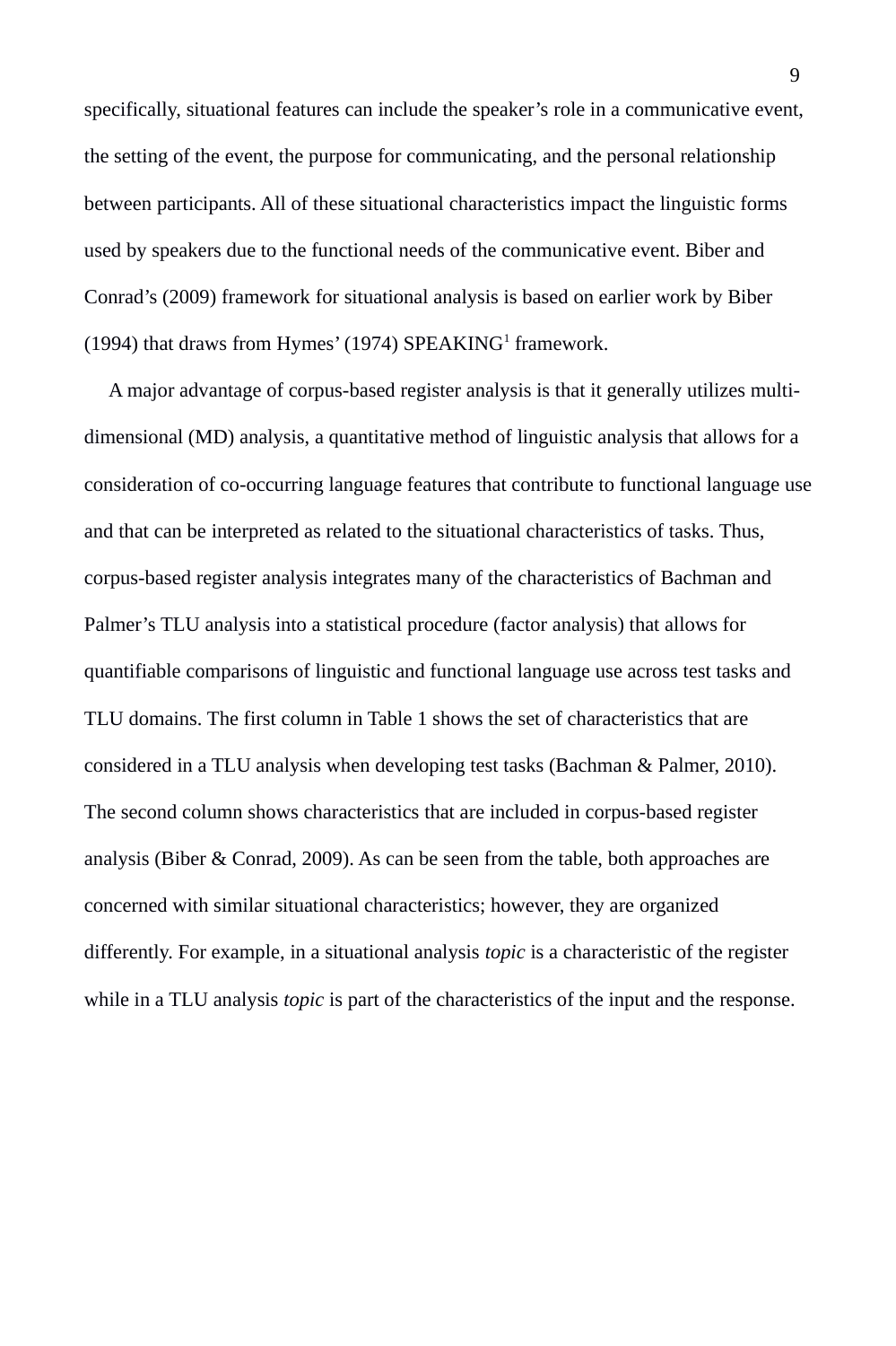**Table 1.** Characteristics included in TLU analyses (Bachman & Palmer, 2010) and corpusbased register analysis (Biber & Conrad, 2009).

| <b>TLU Characteristics</b>                  | Potential Register Characteristics            |
|---------------------------------------------|-----------------------------------------------|
| • Characteristics of the setting (e.g.,     | • Participants (e.g., number of participants) |
| participants)                               | • Relations among participants (e.g.,         |
| • Characteristics of the rubric (e.g., time | interactiveness, social roles, power and      |
| constraints)                                | asymmetry)                                    |
| • Characteristics of the input (e.g.,       | • Channel (e.g., mode, medium)                |
| format, language, topic)                    | • Production circumstances (e.g., real time,  |
| • Characteristics of the response (e.g.,    | planned, scripted)                            |
| format, language, topic)                    | • Setting (e.g. private, public, sharing same |
| • Relationship between input and            | time and space)                               |
| response (e.g. reactivity, scope)           | • Communicative purposes (e.g., general,      |
|                                             | specific, expressions of stance)              |
|                                             | • Topic (e.g., general, specific, academic)   |

Although the features in Table 1 are not exhaustive, the similarities between the two sets of characteristics illustrate the potential for the use of corpus-based register analysis as a tool for evaluating inferences that are made when interpreting and using a test. Additionally, if a productive task is supported with evidence of a thorough TLU domain analysis, then it is plausible that the language produced by the test takers will be similar to the language of TLU domains, especially at higher score levels. Corpus-based register analysis can be used to evaluate this proposition. In other words, analyses can be conducted in the development stages to ensure adequate representation of the domain and consistent design of test tasks (i.e., analyses used for support of a domain definition inference). This can be followed by empirical analyses in the appraisal stages of validation to investigate if the test "controls the context" to the extent that test takers' production is similar to real-world production (i.e., analyses used for support of an extrapolation inference). The investigation conducted in the present study examines evidence for the

10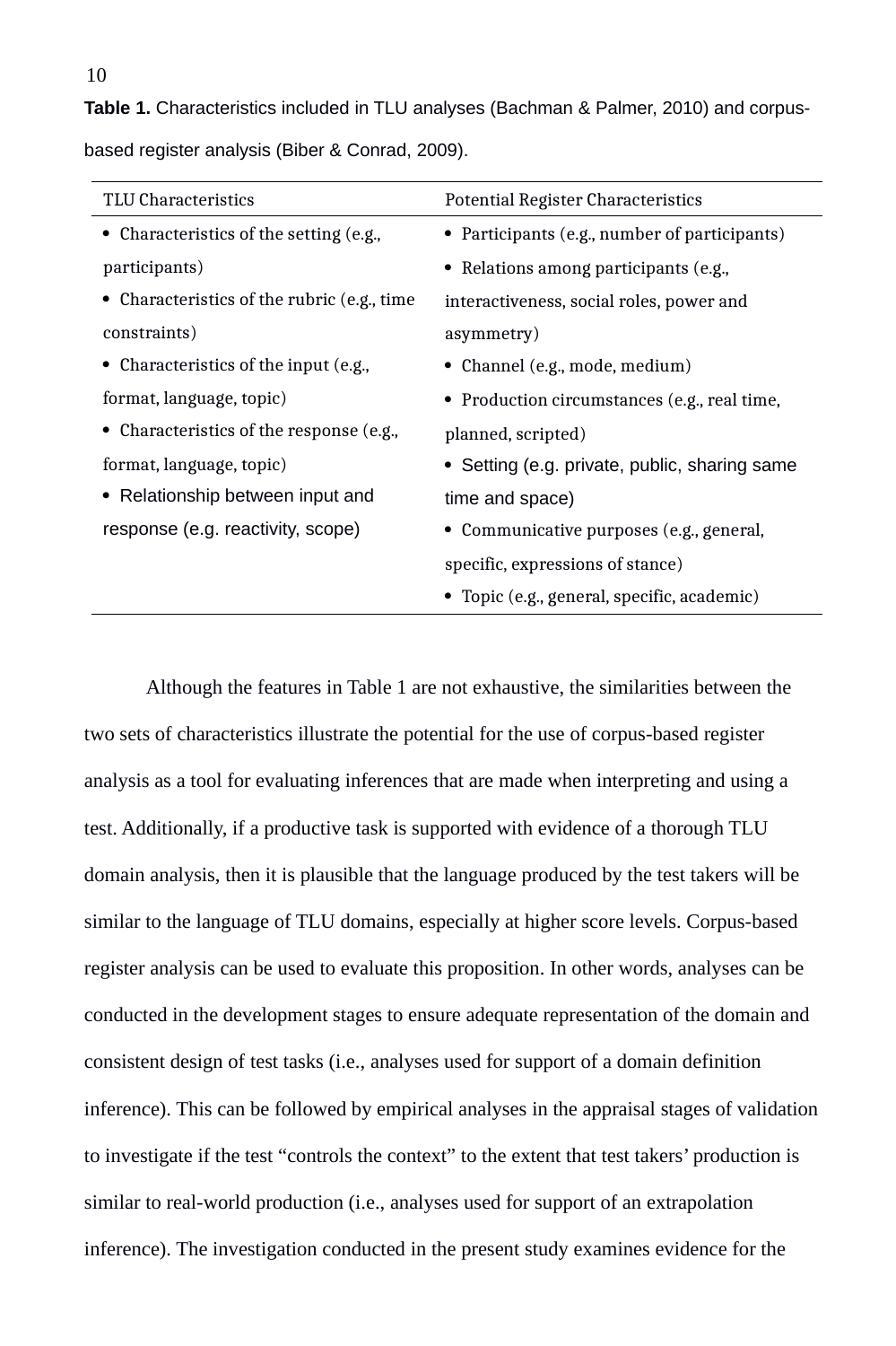extrapolation inference because it occurs after the design stages of the MELAB OPI. The goal of this study is to appraise, or evaluate, the extent to which test-taker language in the MELAB OPI is similar to language used in the academic, professional, and conversational domains.

#### **Using corpus-based register analysis to investigate productive assessments**

Investigating the linguistic features of productive assessments is certainly not new. Previous studies have utilized corpus-based methods to conduct research on productive assessments by examining the relationship between specific linguistic features of test-taker responses and rubric score bands (Biber, Gray, & Staples, 2014; Jamieson & Poonpon, 2013; Kang, 2013; LaFlair, Staples, & Egbert, 2015; Yan & Staples, 2017), rater perceptions of test-taker performance across rubric score bands (Brown, Iwashita, & McNamara, 2005), production in real-life situations (Brooks & Swain, 2014; Weigle & Friginal, 2015), or features of the task (Kyle, Crossley, & McNamara, 2016). Table 2 highlights six studies on spoken language elicited by test tasks. The columns from left to right indicate the study, the number of linguistic features included at the outset of the analysis in each study, the final number of linguistic features that were retained after the statistical analyses in the study, a summary of the research design of the study, and examples of the retained features. The retained features represent the significant subset of the larger number that were included in regression analyses (LaFlair et al., 2015; Jamieson & Poonpon, 2013), ANOVA/Friedman analyses (Brooks & Swain, 2016; Brown et al., 2005; Kang, 2013), and discriminant function (DF) analyses (Kyle et al., 2016). The comparison of the initial number of linguistic features with the subset of significant features shows a large disparity between the two numbers. For example, Kyle et al. (2016) started with 202 linguistic features, with the goal of using DF analysis to classify spoken performance correctly into task types (i.e., independent and integrated) based on the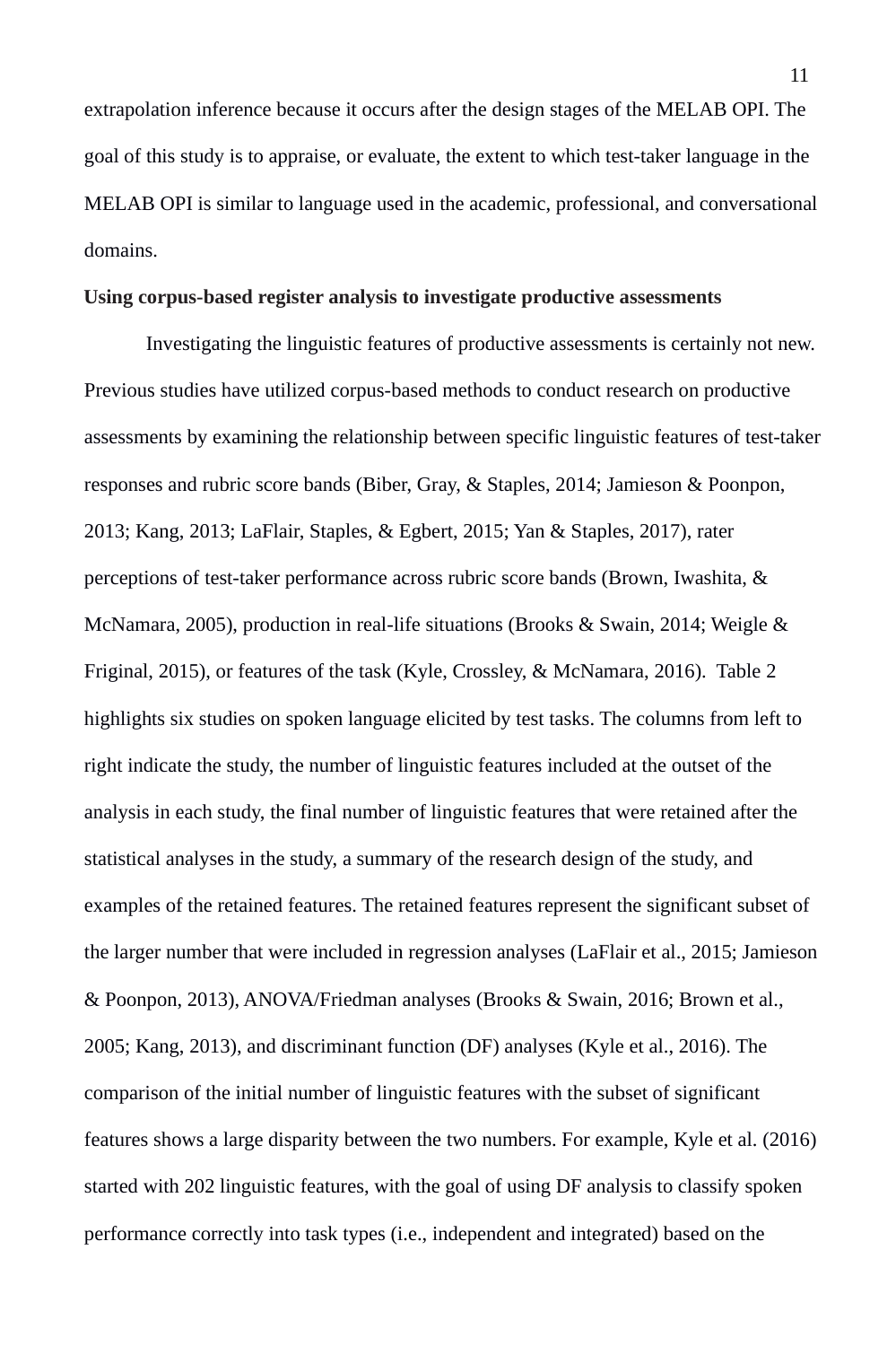linguistic features in the performances. They conducted two studies using this method, and in total nine variables were used by the DF analysis to classify the performances into task types. The consideration of linguistic features individually does reduce a large number of linguistic features down to a smaller set of linguistic features. However, it ignores the cooccurrence patterns among the individual features that vary across task types as well as the functional aspects of these co-occurring features. Furthermore, a large number of features are lost in the analyses and the features that are kept after the statistical analysis may be difficult to interpret with respect to their communicative functions.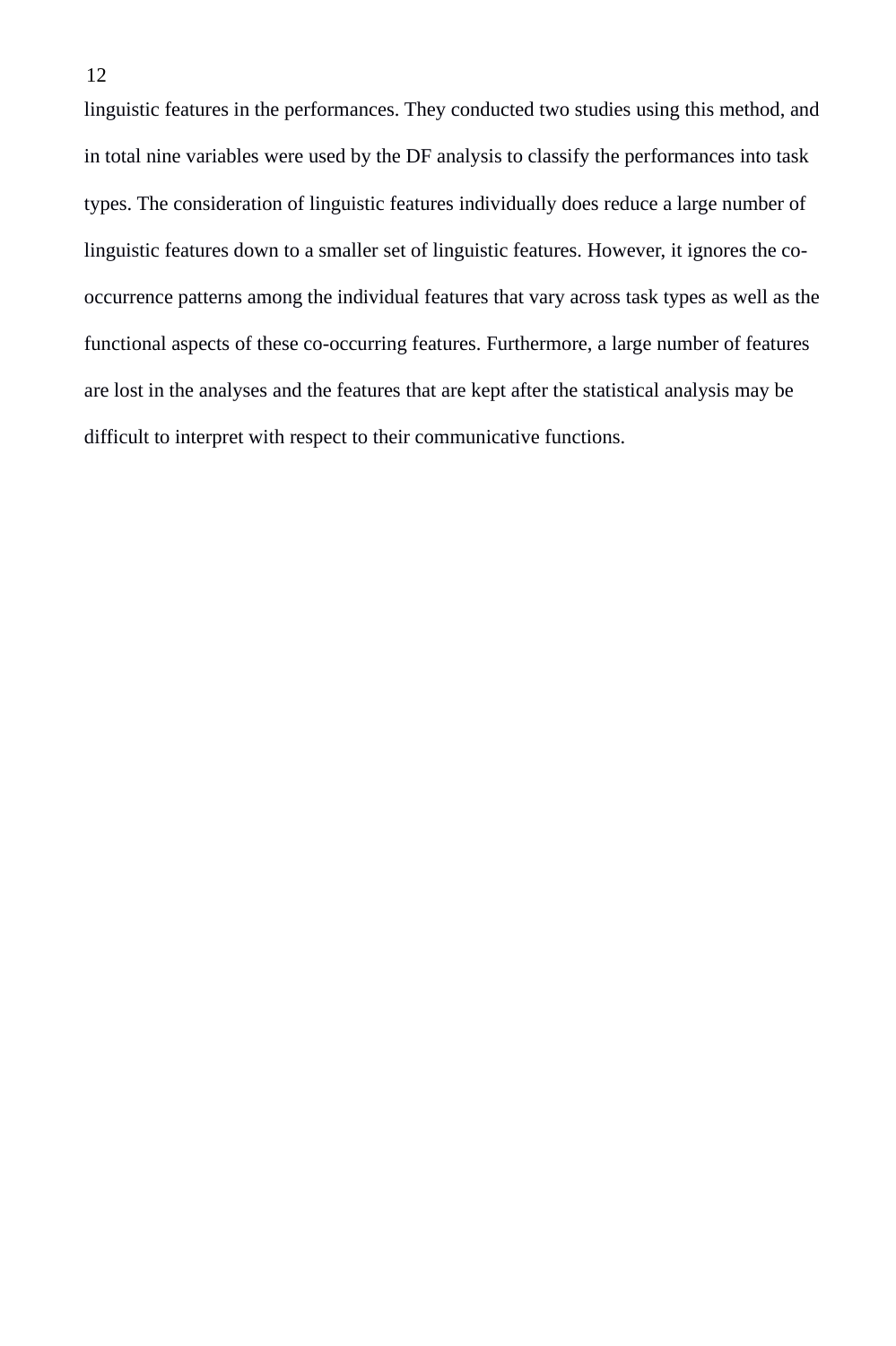| Study                               | Initial<br>number of<br>features | Final<br>number of<br>features | Summary of research design                                                                                                                                                                                   | Examples of features related to<br>score/proficiency level, context, or task type                                                                                                                                                                                                                                                                                                                 |
|-------------------------------------|----------------------------------|--------------------------------|--------------------------------------------------------------------------------------------------------------------------------------------------------------------------------------------------------------|---------------------------------------------------------------------------------------------------------------------------------------------------------------------------------------------------------------------------------------------------------------------------------------------------------------------------------------------------------------------------------------------------|
| <b>Brooks &amp; Swain</b><br>(2014) | 24                               | 14                             | Investigated differences in test<br>takers' use of linguistic features<br>across three contexts (test,<br>classroom, out-of-classroom);<br>linguistic features were dependent<br>variables in Friedman tests | Less grammatical complexity, more<br>grammatical inaccuracies, more speech<br>organizers in test contexts than non-test<br>contexts; more connectives, more passive<br>verbs, more nominalizations, more words from<br>the first 1000 band, more words from the<br>second 1000 band, more off-list words, more<br>total content words in test and in-class<br>contexts than out-of-class contexts |
| Brown et al.<br>$(2005)$ (RQ 4)     | 30                               | 18                             | Compare test takers' mean use of<br>linguistic features across score<br>levels; linguistic features were<br>dependent variables in ANOVAs                                                                    | Higher speech rate, more word tokens, more<br>word types, target-like pronunciation of<br>syllables, number of clauses, more t-units,<br>better global accuracy, lower type-token ratio,<br>fewer unfilled pauses                                                                                                                                                                                 |
| Jamieson &<br>Poonpon (2013)        | 19                               | 12                             | Examine the relationship between<br>linguistic features and score level;<br>linguistic features were predictor<br>variables in a multiple regression                                                         | Longer mean length of run, more syllables per<br>second, increase in overall pitch range, fewer<br>silent pauses, more error-free C-units, higher<br>word count, more prepositional phrases, more<br>passives, more adjectives, more key ideas,<br>more conjunctions, extent of introduction<br>framing as scores increase                                                                        |
| Kang (2013)                         | 65                               | 36                             | Compare test takers' mean use of<br>linguistic features across                                                                                                                                               | Higher speech rate, shorter/fewer pauses,<br>increase in phonation time ratio, more error-                                                                                                                                                                                                                                                                                                        |

**Table 2.** Numbers of Individual Linguistic Features Included in Statistical Tests in Corpus-based Studies of Oral Assessment Data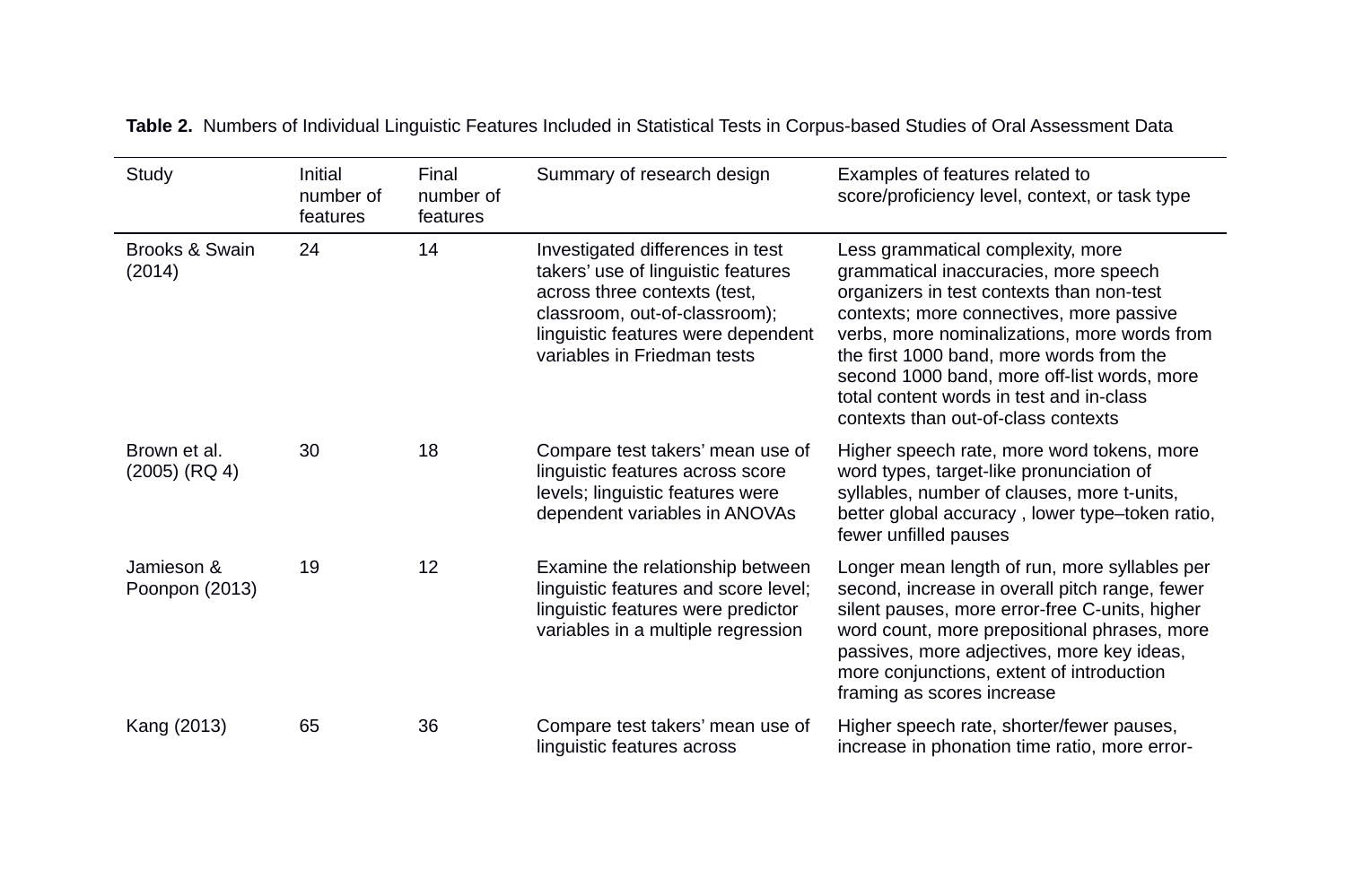| Study                    | Initial<br>number of<br>features | Final<br>number of<br>features | Summary of research design                                                                                                                                  | Examples of features related to<br>score/proficiency level, context, or task type                                                                                                                                                                                   |  |  |
|--------------------------|----------------------------------|--------------------------------|-------------------------------------------------------------------------------------------------------------------------------------------------------------|---------------------------------------------------------------------------------------------------------------------------------------------------------------------------------------------------------------------------------------------------------------------|--|--|
|                          |                                  |                                | proficiency levels; linguistic<br>features were dependent<br>variables in ANOVAs                                                                            | free t-units, more clauses, more complex t-<br>units, better grammatical accuracy, more word<br>types, more tokens, more words from the first<br>1000 band, more academic words, modals,<br>nominalizations, articles, prepositions in higher<br>proficiency levels |  |  |
| Kyle et al. (2016)       | 202                              | 9                              | Classify test taker responses into<br>their task types; linguistic features<br>were predictor variables in a<br>discriminant function analysis              | Type-token ratio, personal pronouns, motion<br>prepositions, range of content words, mental<br>verbs, spoken bi-gram frequency, givenness,<br>meaningfulness, insight words were effective<br>in predicting task type                                               |  |  |
| LaFlair et al.<br>(2015) | 28                               | 5                              | Compare test takers' mean use of<br>linguistic features across score<br>levels; linguistic features were<br>predictor variables in a multiple<br>regression | More syllables per second, fewer hesitation<br>markers, more likelihood adverbs, fewer first-<br>person pronouns, more certainty adverbs as<br>scores increased                                                                                                     |  |  |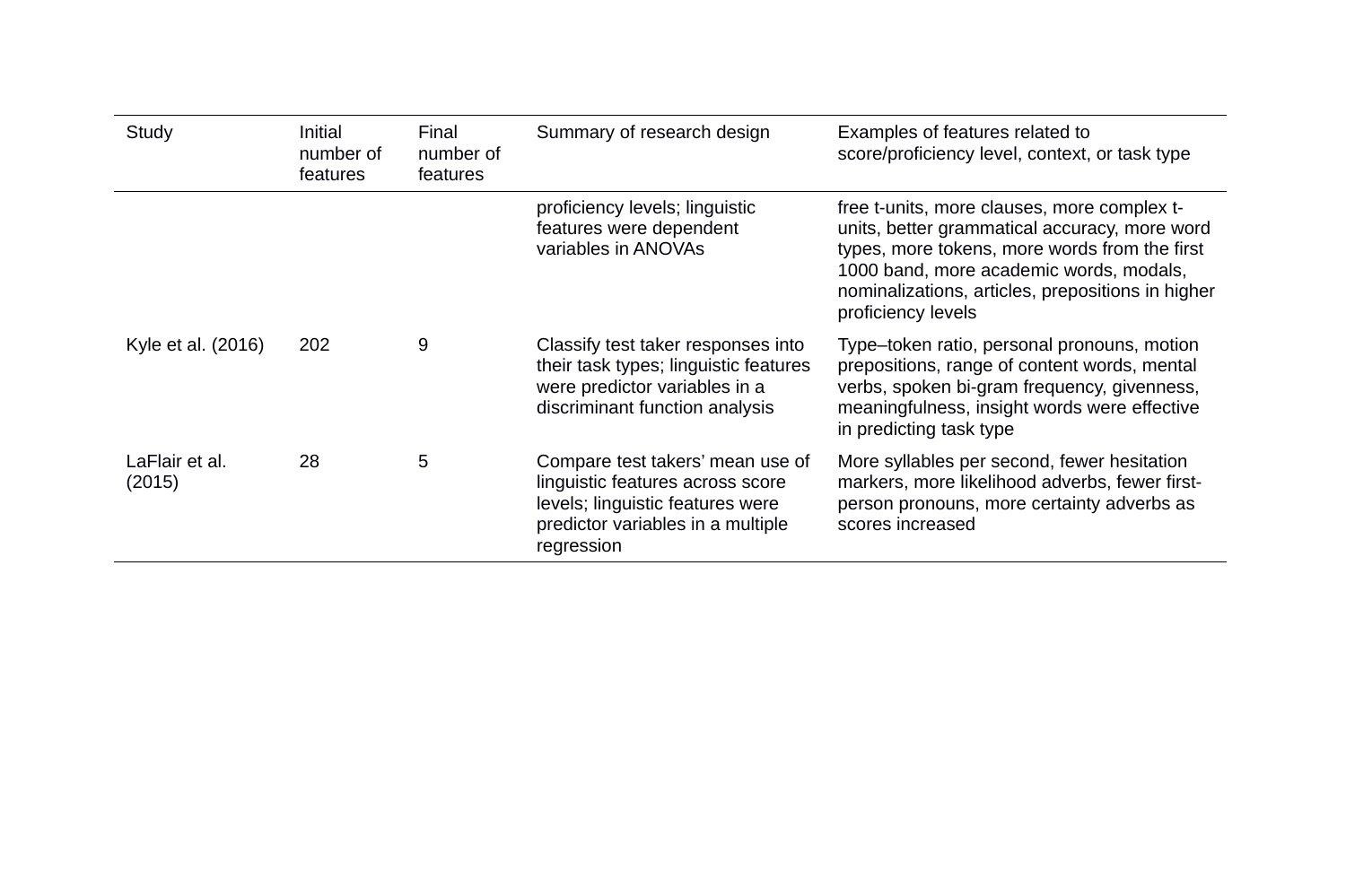The study by Brooks and Swain (2014) is of particular interest because they interpreted their results as having a bearing on the extrapolation inference of the IUA in the TOEFL validity argument. They found that the language produced in the speaking task was more prone to error, more grammatically and lexically complex, and more formal than language used in out-of-class and in-class situations. They attributed this result in part to differences in situational characteristics between the test task and the target domain and concluded that this exposes a "weak link" in the IUA (Interpretation/Use Argument) for the TOEFL iBT.

These studies reflect strengths and weaknesses in using individual linguistic features as the basis for analysis of test performances. One strength is that the wide range of linguistic features included in these studies is a part of the multi-faceted construct of spoken English. A weakness is that lexical and grammatical units of analysis are analyzed as if their occurrences are independent. However, all linguistic features are correlated to some extent. When language is separated into such fine-grained features, it can be difficult to discern and interpret patterns of variation both within and across studies (Biber et al., 2014). Furthermore, it is difficult to understand the role that these individual linguistic features play in communicative functions of language.

Corpus-based register analysis that includes multi-dimensional (MD) analysis can account for the co-occurrence of linguistic features and provide insight into the use of linguistic features for communicative purposes. Biber et al. (2014) importantly show that dimensions of language use in TOEFL iBT spoken (and written) tasks are better predictors of score level than individual linguistic features. MD analysis has also been used to show that performances from TOEFL iBT independent writing tasks are different than (e.g., including more narrative features and more features of personal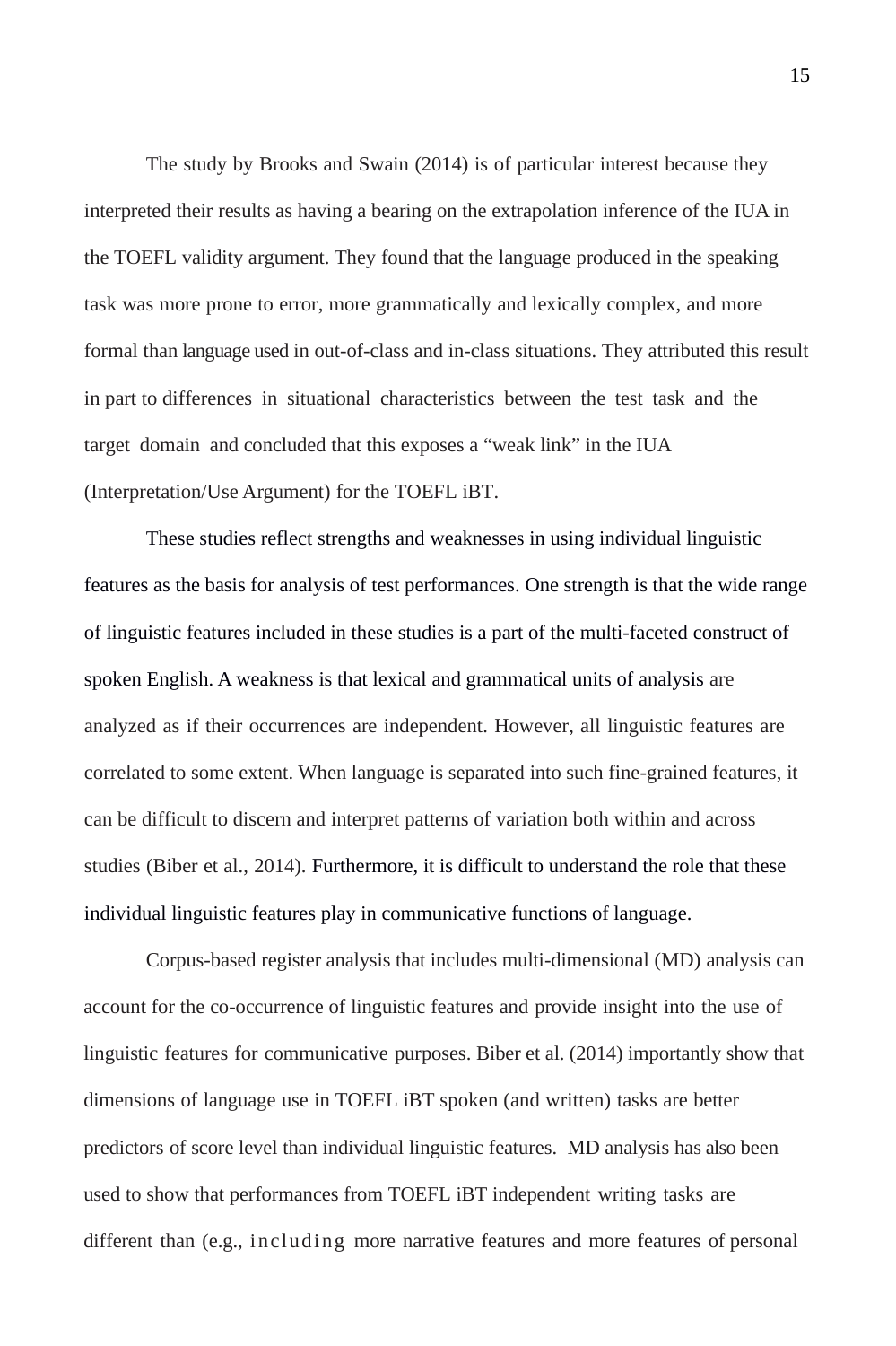opinions) disciplinary writing in university settings, which has important bearing on the current study's focus on the extrapolation inference (Weigle & Friginal, 2015). The advantage of MD analysis is that each dimension typically accounts for a number of linguistic features. This reduces the number of predictors in an analysis (i.e., holistic dimensions instead of individual linguistic features) while retaining a large number of linguistic features. Furthermore, it shifts the focus from finding individually statistically significant features to identifying trends in co-occurring patterns of language use. Additionally, the interpretations of dimensions allow for insights into how test takers use specific linguistic features in combination for various communicative purposes. As a result, this method allows for an evaluation of one type of support for the extrapolation inference of the validity argument by examining the use of linguistic features for communicative purposes across language elicited by a test (in this study, the MELAB) and its target domains. This study answers two research questions:

- 1. To what extent are linguistic features of dimensions of language use elicited by the MELAB similar to language observed in target domains?
- 2. To what extent are linguistic features of dimensions of language use elicited by the MELAB similar to language used in the target domain as scores increase?

#### **Method**

This study uses a corpus-based register approach, which involves quantitative linguistic analysis (using multi-dimensional analysis) as well as a situational analysis, which qualitatively examines the situational characteristics of the registers in this study (MELAB OPI, conversation, academic and professional interactive registers). Here, we first describe the corpora used in the study, followed by the situational and multi-dimensional analysis.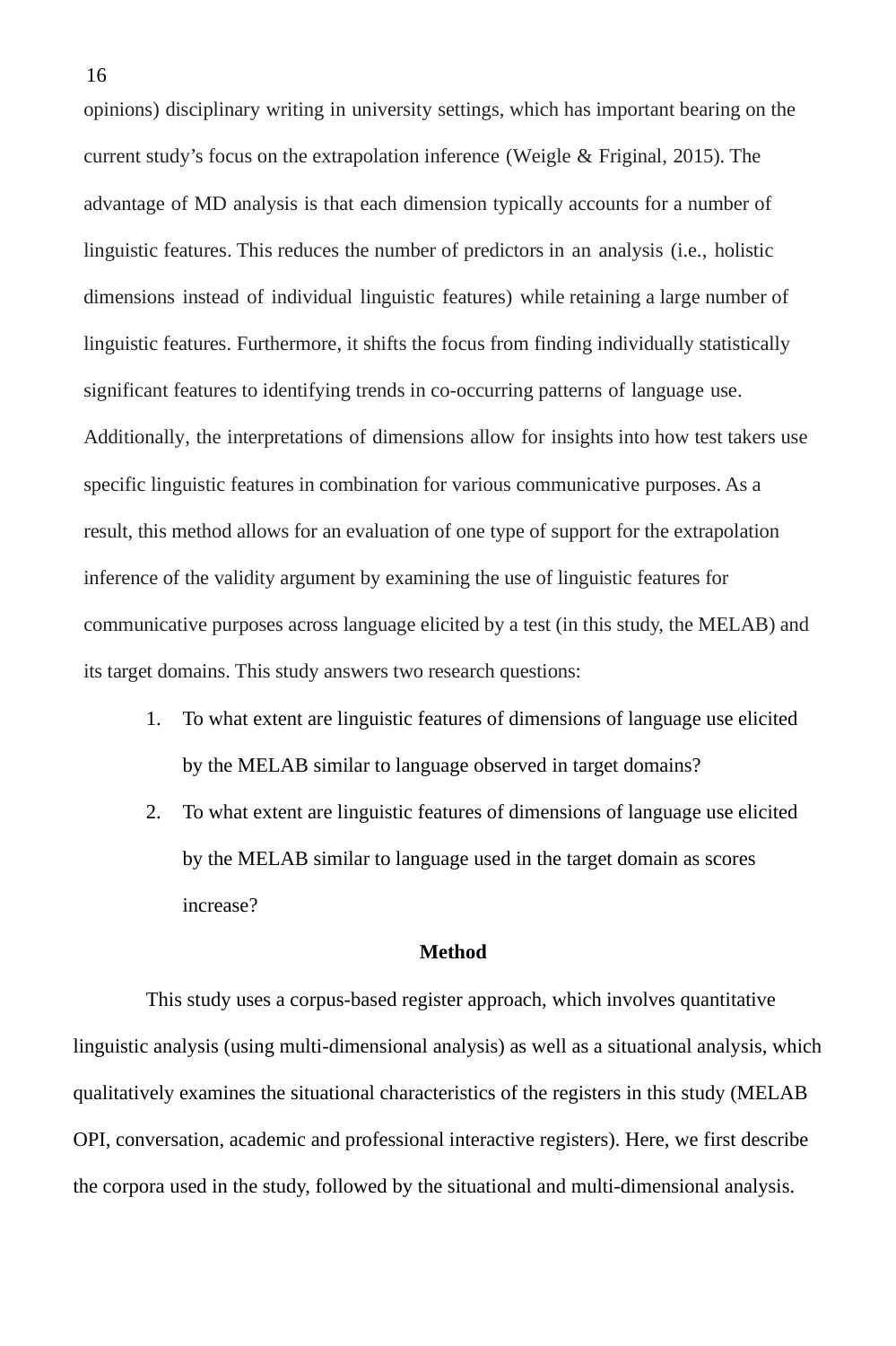## **The MELAB OPI**

The MELAB OPI is designed to measure intermediate to advanced speaking ability in academic, professional, and social domains. It is accepted by over 800 institutions in the United States and Canada; most of these are educational institutions but many are organizations involved in the certification of medical professionals such as nursing boards, of which 13 US state boards were listed as accepting organizations (Cambridge Michigan Language Assessments, 2016). The National Council of State Boards of Nursing (NCSB) conducted a standard setting study on the MELAB in 2012 in order to establish a passing English language proficiency standard for entry-level nurses and provide their members with another option for testing English language proficiency (Qian, Woo, & Banerjee, 2014). The MELAB OPI consists of an interview between one test taker and one examiner. Although the interview is live scored, it is also recorded, allowing us to transcribe test data for corpus creation.

# **Corpora**

The MELAB OPI corpus (LaFlair et al., 2015; Staples et al., 2017) was created in 2014 and includes a random sample of 98 OPIs selected from MELAB OPI administrations during 2013. The first five minutes of these 98 MELAB speaking assessment samples were transcribed to build the corpus. After transcription, the MELAB OPI corpus was divided into two speaker groups, to make it possible to analyze the examiner and test-taker discourse separately (see LaFlair et al., 2015 for more information about the corpus and the test). The test-taker half of the MELAB OPI is composed of performances that received ratings between 2 and 4 on the MELAB rubric (note that + and – scores can be given). As is indicated in Table 3, the majority of the performances were awarded 3− or higher.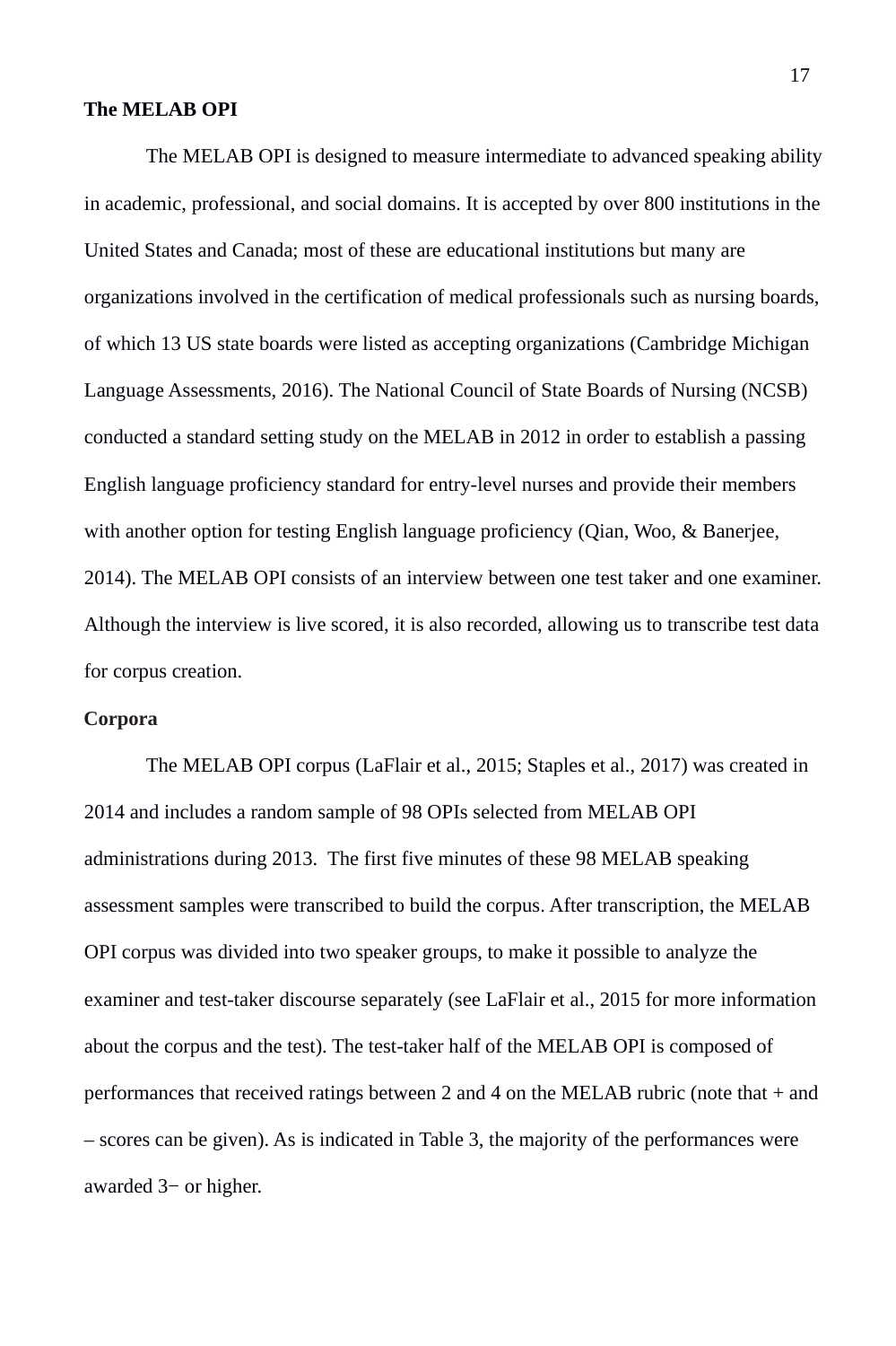The MELAB OPI corpus was compared to five registers in three reference corpora, each of which represents a register in the TLU domain. These three reference corpora are the US Nurse/Patient (UNSP) corpus, the T2K-SWAL corpus of spoken language in academic settings, and the American Conversation sub-corpus of the Longman Corpus of Spoken and Written English (Longman corpus). The UNSP is composed of interactions between standardized patients (actors) and nurses (Staples, 2015). Standardized patients are actors trained to interact with health care providers in the same way, and are often used in assessment contexts. The T2K-SWAL is composed of spoken interactions from office hours (professors and students), study groups, and service encounters (customers and servers) in US university settings (Biber, 2006). The Longman corpus comprises natural conversations between US speakers (Biber, Johansson, Leech, Conrad, & Finegan, 1999). Information about the design of the reference corpora can be found in Table 4.

| Score band     | <b>Texts</b> | Mean words/text | Total words |
|----------------|--------------|-----------------|-------------|
| $\overline{2}$ | 3            | 404.67          | 1214        |
| $2+$           | 5            | 410.40          | 2052        |
| $3-$           | 16           | 375.12          | 6002        |
| 3              | 17           | 419.41          | 7130        |
| $3+$           | 26           | 469.31          | 12,202      |
| $4-$           | 12           | 532.25          | 6387        |
| 4              | 19           | 557.95          | 10,601      |
| Total          | 98           | 465.22          | 45,588      |

**Table 3.** Overview of the Test-taker discourse in the MELAB corpus.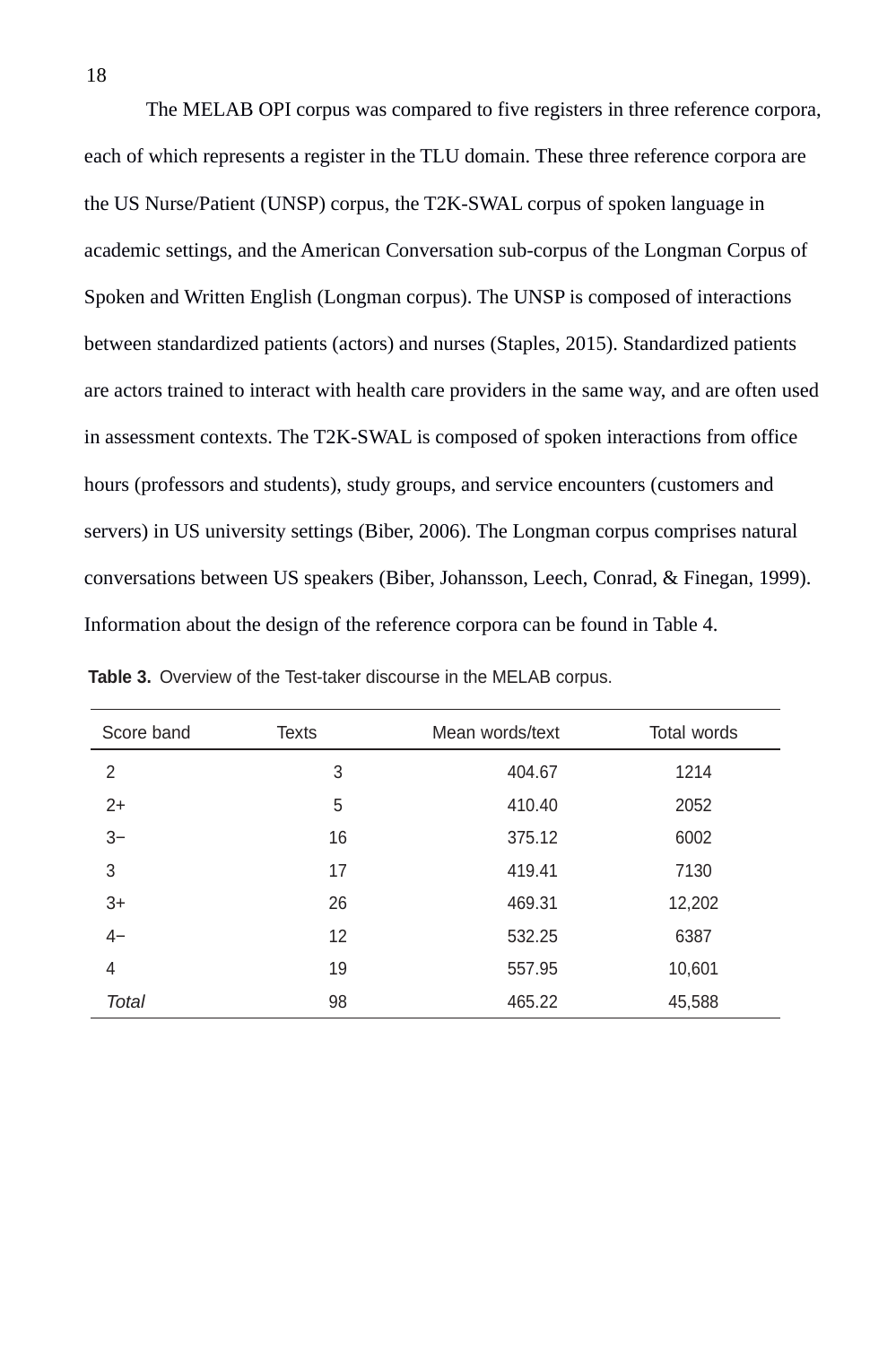| Corpus                  | Texts | Mean words/text | Total words |
|-------------------------|-------|-----------------|-------------|
| Nurse (UNSP)            | 50    | 925.64          | 46.282      |
| Patient (UNSP)          | 50    | 362.70          | 18,135      |
| Customer (T2K-SWAL)     | 21    | 1707.33         | 35,854      |
| Server (T2K-SWAL)       | 21    | 2508.19         | 52.672      |
| Professor (T2K-SWAL)    | 11    | 2934.36         | 32,278      |
| Student (T2K-SWAL)      | 11    | 1508.09         | 16,589      |
| Study Groups (T2K-SWAL) | 23    | 6262.87         | 144.046     |
| Conversation (Longman)  | 709   | 5656.58         | 4,010,518   |
| Total                   | 896   | 4862.02         | 4,356,374   |

 **Table 4.** Overview of reference corpora.

## **Situational analysis**

We conducted a situational analysis of both test taking and TLU registers using the framework from Biber and Conrad (2009, p. 40). This framework, as discussed above, allows researchers to qualitatively examine differences across such situational characteristics as the topics and communicative purposes as well as number of participants and relationships among them (e.g., degree of power/asymmetry). As such, it aligns with TLU analysis (Bachman, 1990; Bachman & Palmer, 2010). The analysis of the situational context took place both before and after the linguistic analysis, and involved reading previous research on these registers (e.g., Biber, 2006; Staples, 2015), discussion of the situational characteristics of the registers by the researchers, as well as qualitative examination of transcripts. The situational analysis is provided here to foreground our interpretations of the quantitative linguistic analysis found in the results and discussion.

All of the registers contain a number of similar situational characteristics: there are at least two participants who take turns interacting to create the discourse. They share the same physical and temporal setting, and the discourse is produced in real time.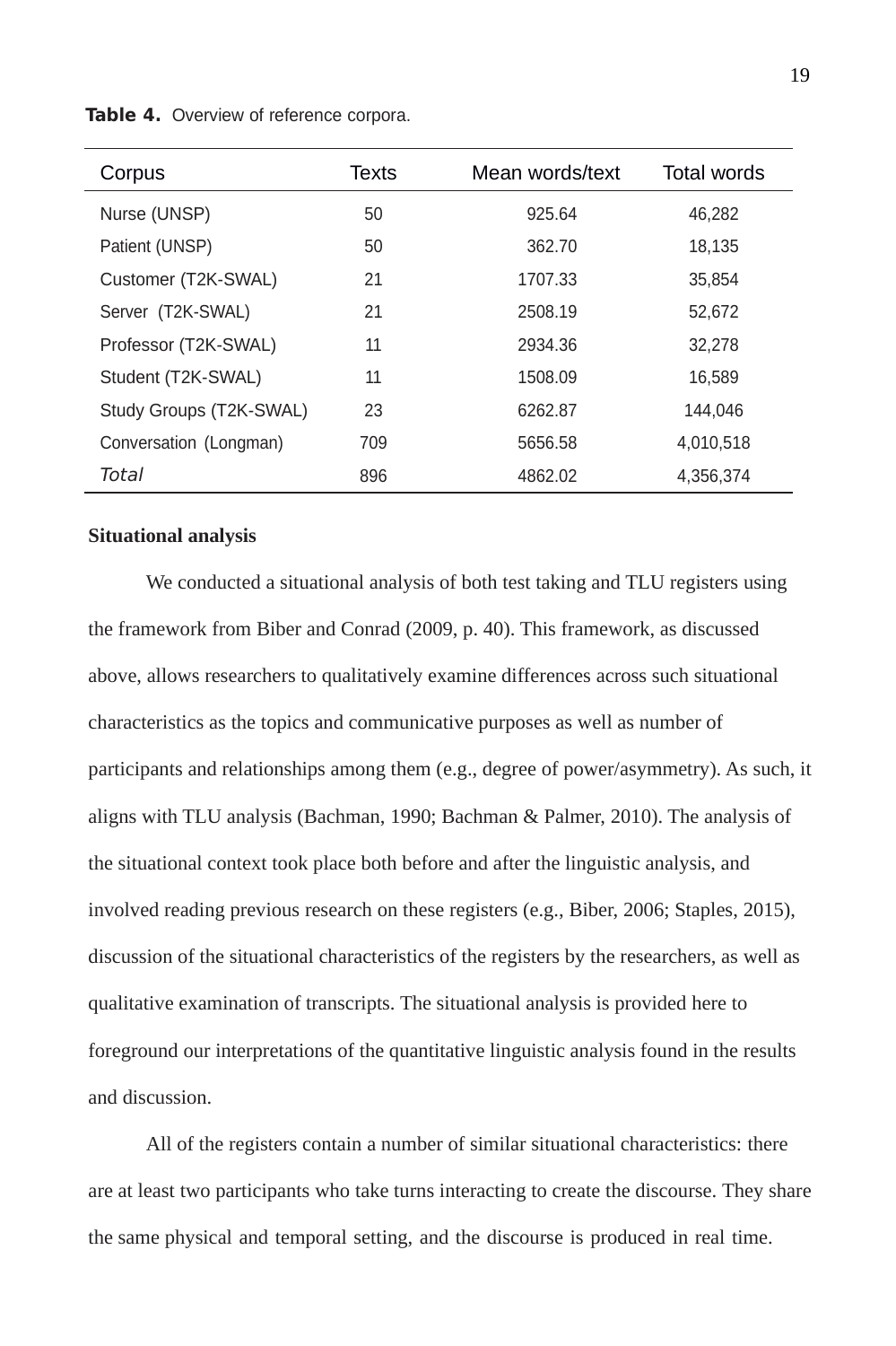Key differences across the situational contexts include the topics and communicative purposes of the interaction and the social roles and relationships between participants (including degree of asymmetry). Below, we discuss these differences, particularly with respect to differences between the MELAB OPI and the target domains.

The MELAB OPI is characterized by a restricted range of topics, including the test-taker's academic and professional interests and experience. They may also include more personal topics, such as family, friends and adjusting to life in a new country. The overall purpose of the MELAB is to provide test takers with an opportunity to demonstrate their spoken language abilities. The test takers' goals include gaining entrance to a university or professional program.

Study groups are even more restricted in terms of topic and purpose than the MELAB, with personal topics limited to occasional comments and goals focused on conveying and gathering information, as well as recalling content and instructions from classes. Office hours tend to focus on student questions about course content, advising concerns, and future plans. Nurse–patient interaction focuses on assessing the patient's current state of health and addressing the patient's health concerns. Professors and nurses provide information to students and patients, respectively, and aim to gather information from their interlocutors in order to provide advice or to assess the patient's condition. Service encounters have both interpersonal and transactional purposes, especially in the context of an academic campus. Many of the service workers are fellow students, so students use the encounters to chat with friends and acquaintances. Finally, face-to-face conversation has the broadest range of topics and purposes; speakers often discuss recent and distant past events in the form of narratives, and the purpose of interacting is much more social and interpersonal than in the other registers.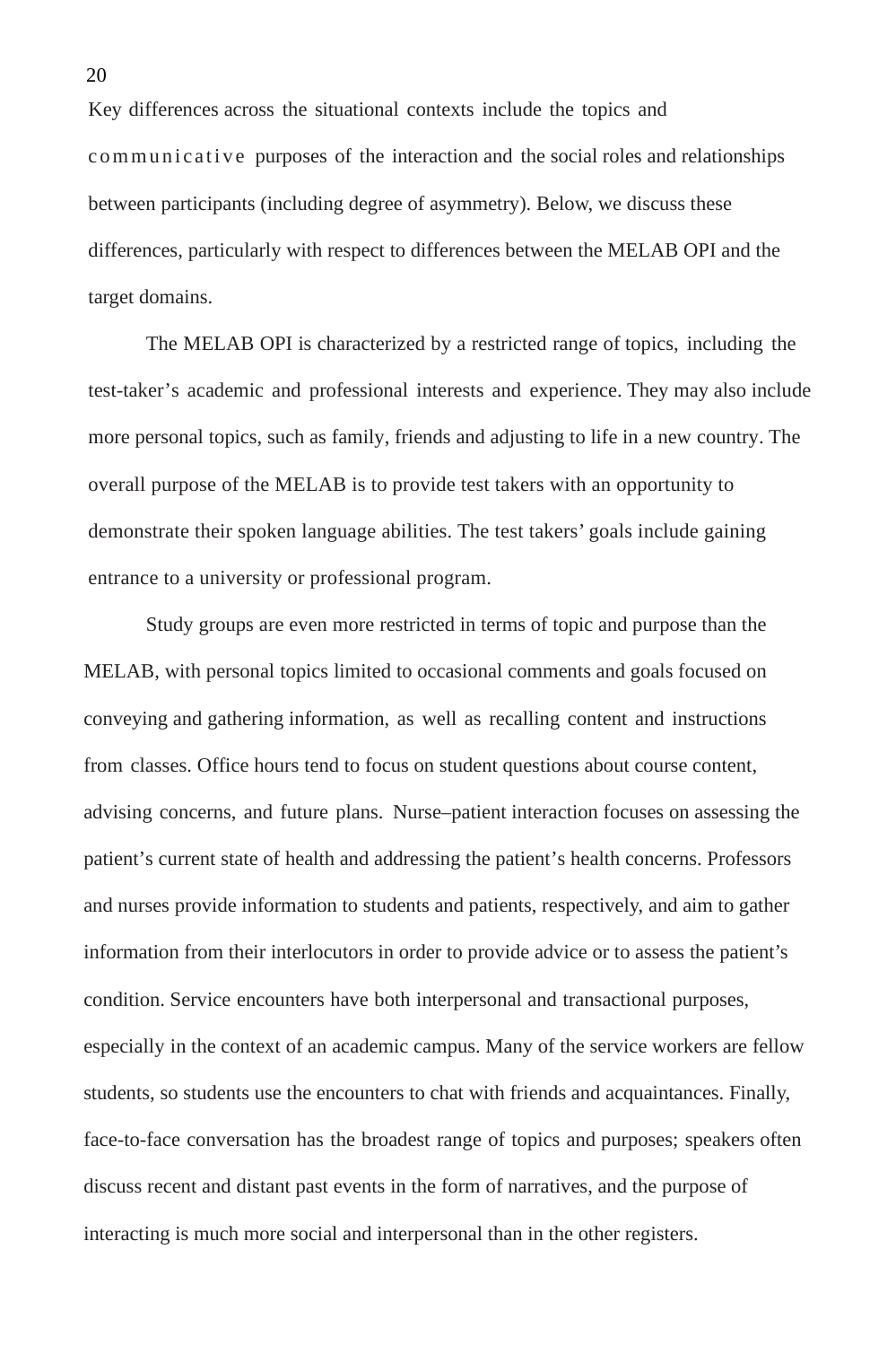In terms of social roles and relationships among participants, the MELAB is different from the target registers in that the participants have no prior knowledge of each other and do not intend to build a relationship, so there is less focus on interpersonal and social purposes. Instead, there is a marked asymmetry between the two participants, with examiners playing a gatekeeping role that may impact the test takers' future academic and career plans. In face-to-face conversation, the roles of the participants may vary, but there is no expected asymmetry between the participants. This lack of asymmetry can to a large extent also characterize study groups. In both registers, the participants know each other to some extent.

Office hours and nurse–patient interactions are both characterized by a great deal of asymmetry. However, in both situations there is also a desire to mitigate this asymmetry. Professors will generally know their students already; in the nurse–patient interactions included in this study, the nurses have an interest in building a relationship with the patients.

These brief descriptions of the situational characteristics of the registers under analysis in this study provide an overview of the different factors that may lead to linguistic variation. In addition, they help point to possible interpretations of those linguistic differences owing to the functions of language in these different situational contexts.

# **Multi-dimensional analysis**

In conducting our MD analysis, we followed the framework provided by Biber and Conrad (2009). After performing our initial situational analysis, we reviewed previous research to select appropriate linguistic features for the linguistic analysis, including those features identified from previous research on spoken assessment (e.g., Biber et al., 2016; Jamieson & Poonpon, 2013; Kang, 2013; LaFlair et al., 2015) as well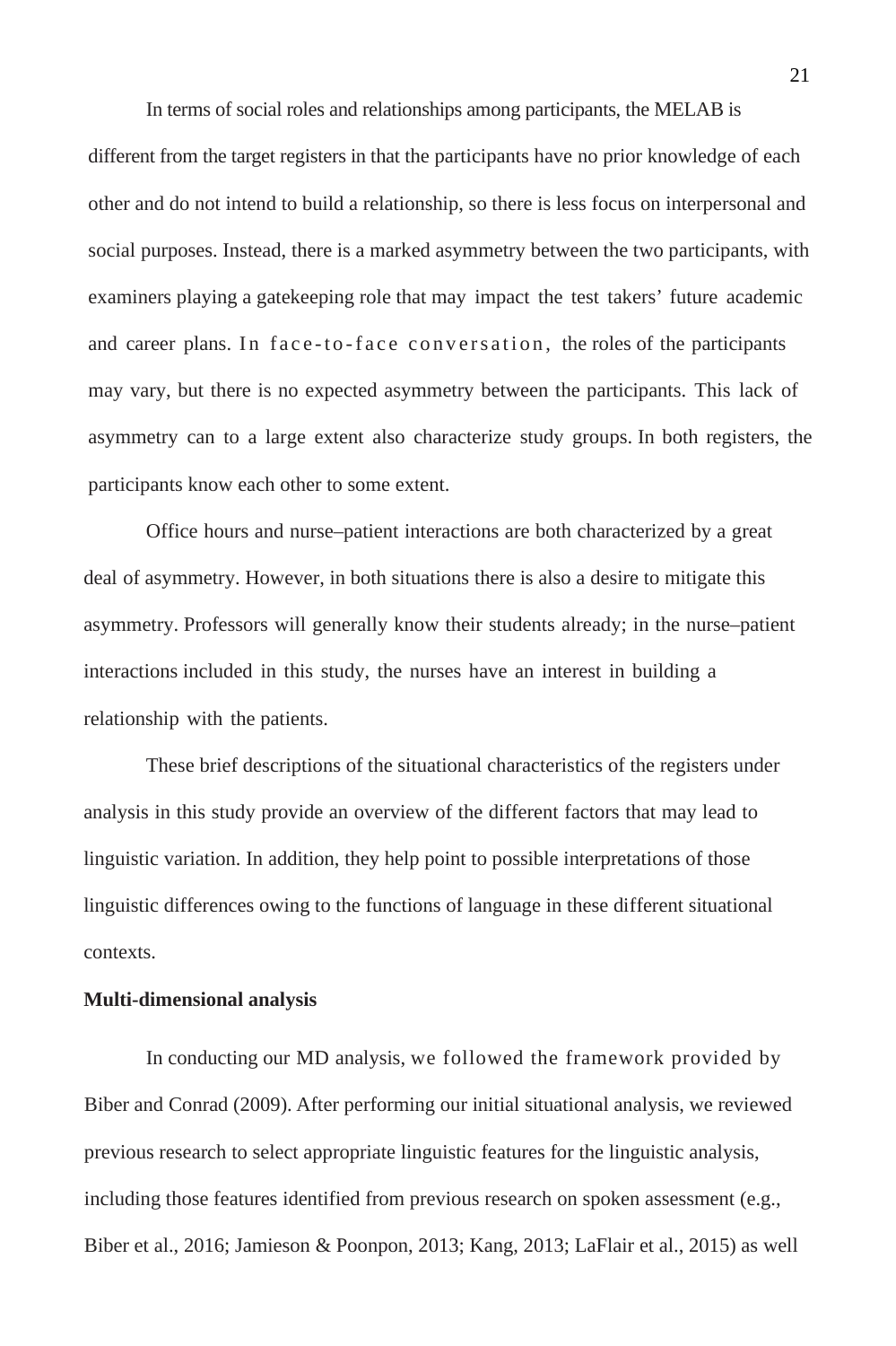as features identified in the spoken registers we compared to the MELAB (e.g., Biber, 2006; Biber et al., 1999; Staples, 2015). The final set of 41 linguistic features can be found in the Appendix. These features were then analyzed using the Biber tagger and Tagcount, two programs that identify and count specific linguistic features (Biber, 2006). Measures were taken to insure tagger accuracy for the MELAB corpus, including running post-tagging scripts to improve the accuracy of the tagger and manually checking all occurrences of *that* in the files, which was identified as a problematic feature based on previous research (Biber & Gray, 2013). All of the other corpora had already undergone extensive tag checking and fixing as part of previous analyses.

We then performed a factor analysis on the normed rates of occurrence of each of the 41 features, using the statistical software program R (R Core Team, 2016; Revelle, 2016; Wickham, 2009). We used principal axis factoring and a Promax rotation. The Kaiser-Meyer-Olkin Measure of Sampling Adequacy (KMO) was .70, acceptable for continuing with the factor analysis.

The scree plot of eigenvalues revealed a definitive break between the fifth and sixth factors, so a five-factor solution was chosen. Together, these factors accounted for 35% of the variance of the linguistic features in the corpus, which is slightly below average for MD analyses (Egbert & Staples, forthcoming). Variables were only included in the analysis if they met a minimal factor loading threshold of +/−.30. Based on this criterion, 36 of the original 41 linguistic variables were retained. Each variable was only included on the factor where it loaded the strongest. The MD analysis resulted in five dimension scores for each text and the dimensions were functionally interpreted as follows: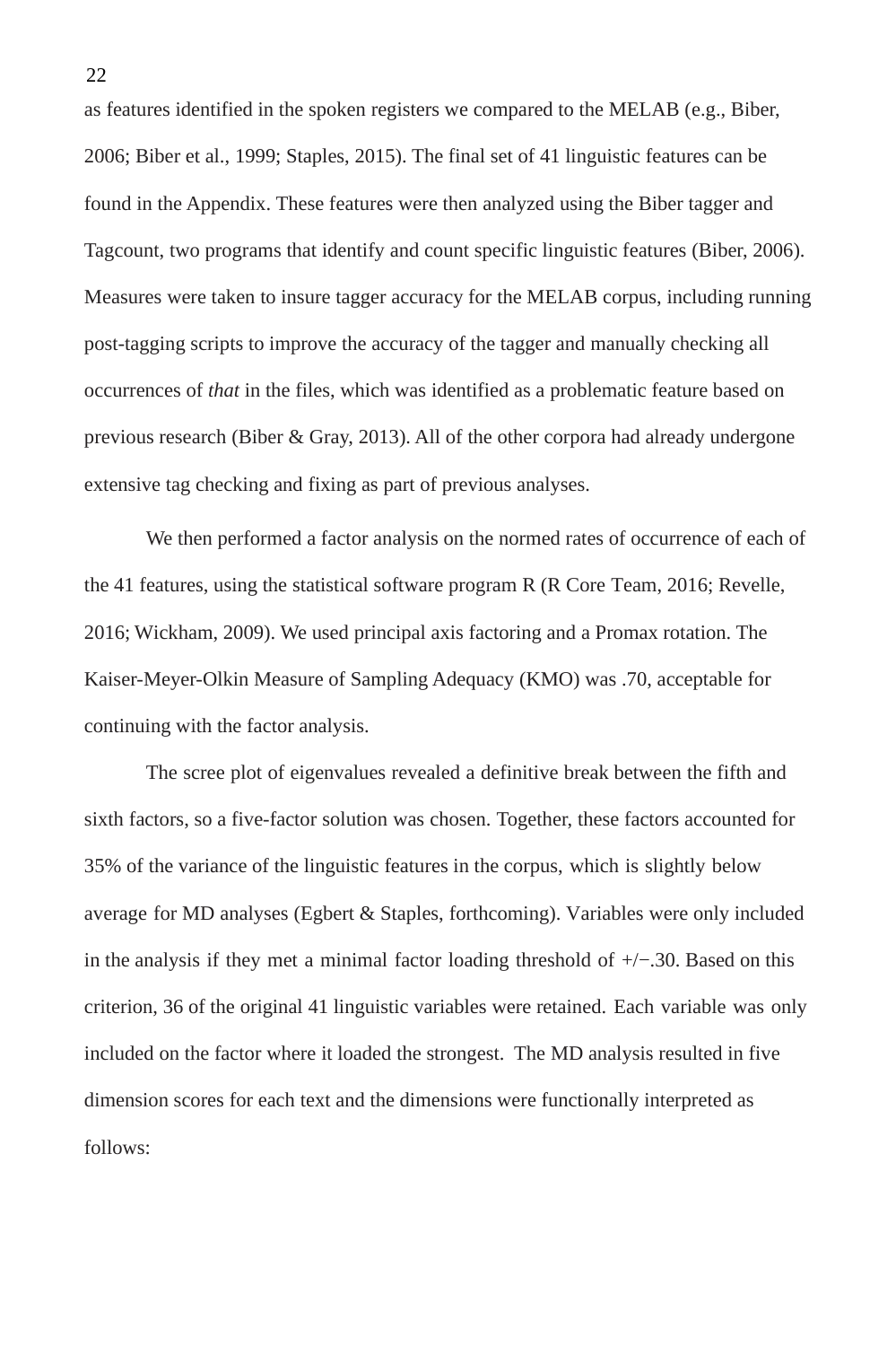Dimension 1: Oral Narrative

Dimension 2: Suggestions and Future Possibilities

Dimension 3: Listener-centered vs. Speaker-centered Discourse

Dimension 4: Informational Elaboration

Dimension 5: Stance

To demonstrate how MD analysis can be used to investigate the extrapolation inference, the presentation and discussion of the results will be limited to three of the five dimensions, Dimension 1, Dimension 2, and Dimension 4. They were selected because they exemplify results of the MD analysis that have bearing on the extrapolation inference. For readers interested in seeing the full results of this method, the descriptive statistics and correlational results for all five dimensions can be found in Tables A2 and A3 in the Appendix. Table 5 shows the three dimensions and the co-occurring linguistic features for each that were identified by the factor analysis. Of the dimensions reported, one is typified by both positive loading features and negative loading features. For example, positive loading features on Dimension 1 include features that are associated with recounting events such as the past tense and third-person pronouns; negative loading features include stance verbs followed by a *to* complement clause (e.g., *I want to study engineering*), which are not typically found in oral narratives. Other dimensions are typified by positive loading features only. For example, Dimension 2 is largely marked by the presence of the present tense and modals.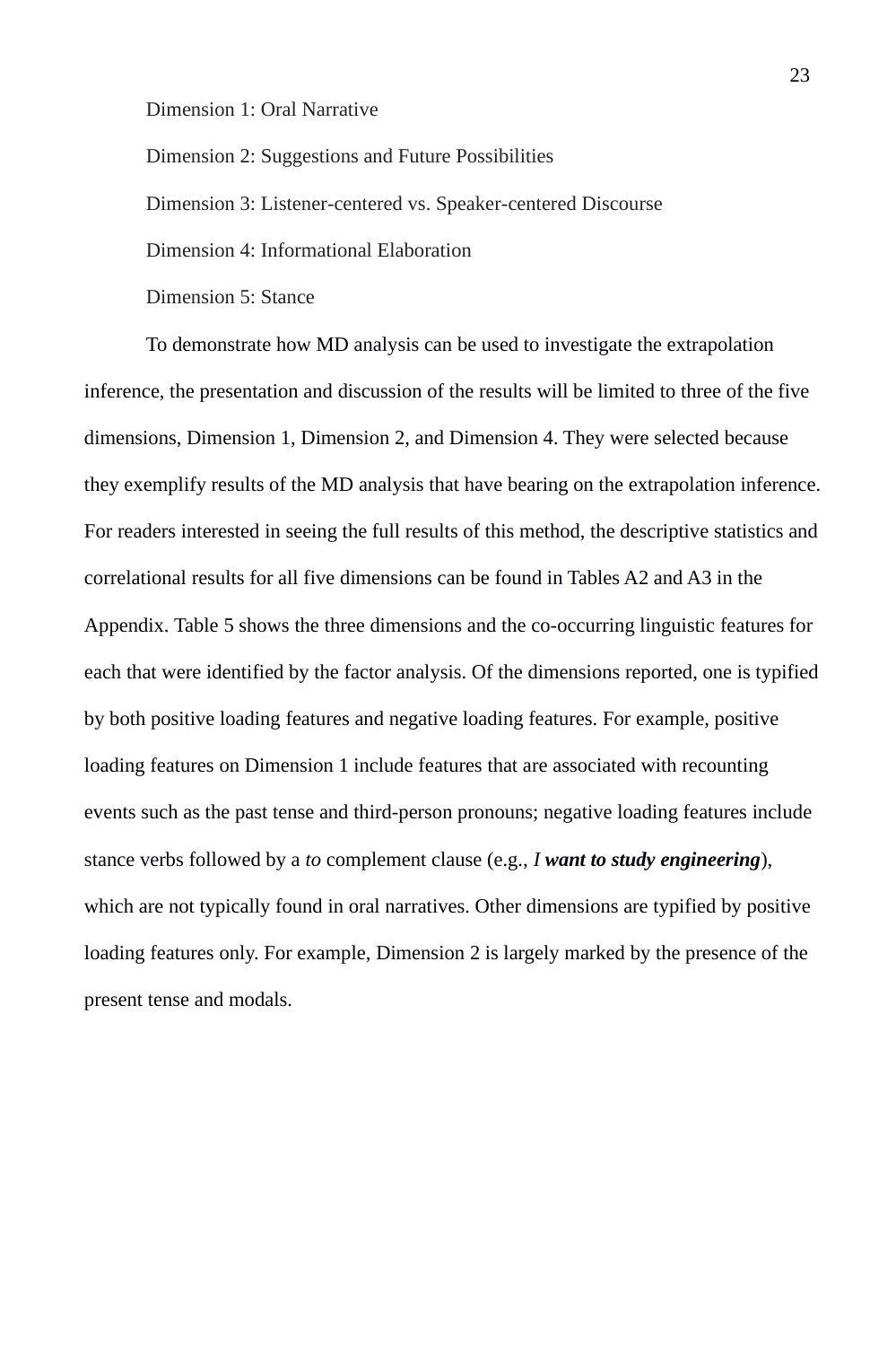| Dimension            | Positive features                              | Negative<br>features |
|----------------------|------------------------------------------------|----------------------|
| 1. Oral Narrative    | Past tense, Third-person pronouns, That        | Stance verb $+$ to   |
|                      | deletion, Word count, Predicative adjectives,  | clause               |
|                      | Communication verbs + that complement          |                      |
|                      | clauses, Certainty verbs                       |                      |
|                      | + that complement clauses, Communication       |                      |
|                      | verbs.                                         |                      |
|                      | Type–token ratio, Subordinate clauses (other   |                      |
|                      | than causative or conditional)                 |                      |
| 2. Suggestions       | Present-tense verbs, Prediction modals,        | NA.                  |
| and Future           | Conditional clauses, Possibility modals,       |                      |
| <b>Possibilities</b> | Contractions, Necessity modals, Causative      |                      |
|                      | verbs                                          |                      |
| 4. Informational     | Word length, Prepositions, Nominalizations,    | NA.                  |
| Elaboration          | Attributive Adjectives, That relative clauses, |                      |
|                      | Amplifiers, Wh relative clauses                |                      |

**Table 5.** Overview of Staples et al. (2017) Dimensions 1, 2, 4, and their linguistic features.

#### **Results**

The goal of this study was to examine evidence for the extrapolation inference for the MELAB OPI. Here, we present results from three of the five dimensions identified above to answer both our research questions. Within our discussion of each dimension, we answer the first question, *To what extent are linguistic features elicited by the MELAB similar to language observed in target domains?* by providing a comparison between the distributions (means and standard deviations) of dimension scores from the MELAB corpus and the TLU registers, represented by the reference corpora (nurse-patient interaction, service encounters, office hours, study groups, and conversation). To answer the second research question, *To what extent are linguistic features elicited by the MELAB similar to language used in the target domain as scores increase?* we examine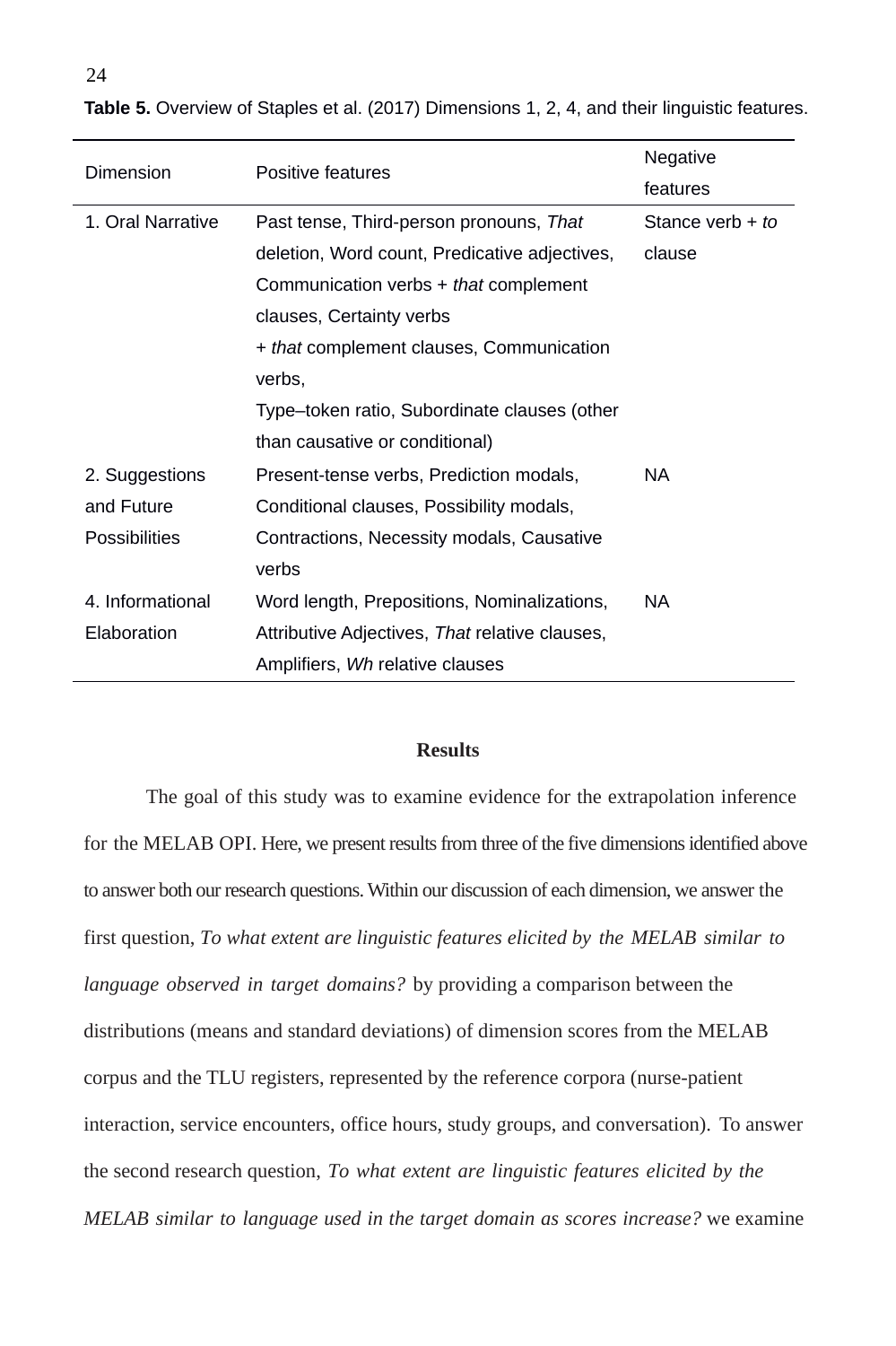the trend of the distributions across score levels. We also report correlational analyses to determine the magnitude of the linear relationship between MELAB score and dimension score such that higher level test takers use more of the features associated with the TLU registers. For each of the three dimensions, we provide excerpts from the MELAB corpus and the reference corpora to further illustrate our findings.

# **Dimension 1: Oral Narrative**

Dimension 1 is composed of both positive features and a negative feature. Positive scores on this dimension indicate more use of oral narrative linguistic features such as the past tense, third-person pronouns, and *that* deletion. Negative scores indicate more use of stance verbs followed by *to* clauses. Figure 1 shows the scores of the MELAB corpus and the reference corpora on Dimension 1: Oral Narrative. In the plot, the corpora are on the *x*-axis and the dimension scores are on the *y*-axis. The points represent each observation (individual points representing the dimension score of each of the recorded, transcribed interactions) within the corpora, the mean dimension scores of the interactions are indicated by the middle horizontal bar, and the standard deviation of the dimension scores are represented by the upper and lower horizontal bars. Speakers in the reference corpora tended to use the features of this dimension at roughly similar mean rates to each other and at higher rates than the test takers. Among the reference corpora, patients and interlocutors in conversation used these features at the highest mean rates. These higher rates could be an effect of similar communicative purposes (i.e., describing past events). Thus, to answer research question 1, we can see that across the MELAB scores, the use of oral narrative is much lower than what we find in the TLU domains, particularly conversation.

The excerpts below are examples of Oral Narrative from conversation and the MELAB corpus. In each of these excerpts the past tense is in bold, third-person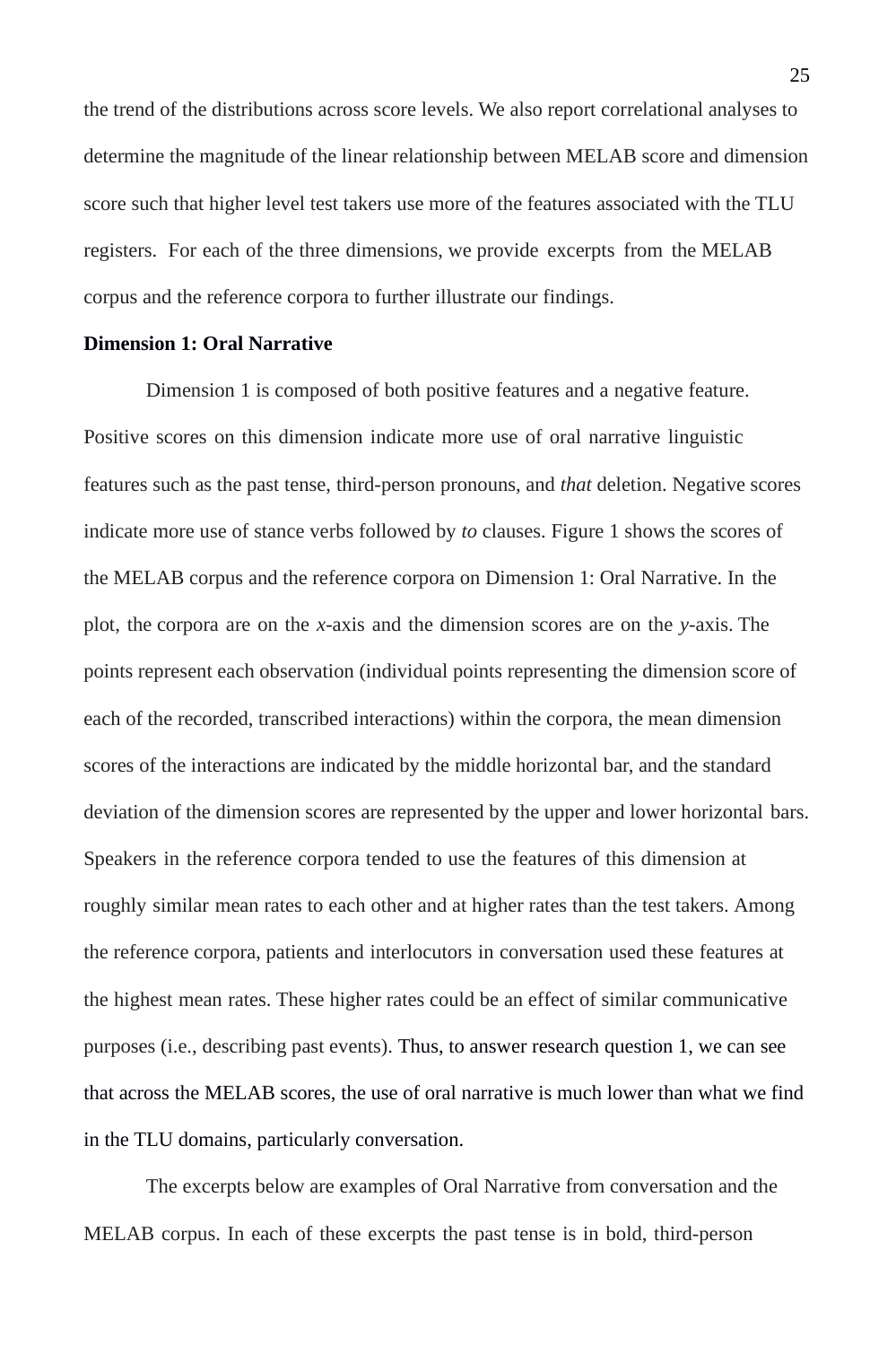pronouns are capitalized, and desire + *to* clauses (not typical of oral narration) are underlined. In comparing Excerpts 1 and 2, it is evident that the excerpt from conversation contains more features of Oral Narrative than the excerpt from the MELAB.



**Figure 1.** Distributions of MELAB (2-4) and Reference Corpora on Dimension 1.

Excerpt 1: Conversation, File 139201; Dimension 1 Score = +13.97

Speaker A: I never look at this, I, I, IT **was** two, three weeks old, all THEY had **was** you know the front page so xxx check this out, some guy's on cocaine, the last one man Juan Jones Breckland County, **pleaded** guilty to second degree burglary, HIS sentencing is scheduled today.

Excerpt 2: MELAB, File 4\_A\_6C.txt; Test-taker score 2+, Dimension 1 Score = −21.73 Test taker: I want to go Canada and study <unclear> study there. Not only study study both study and work there. I want to study hotel management.

Examiner: Uh huh.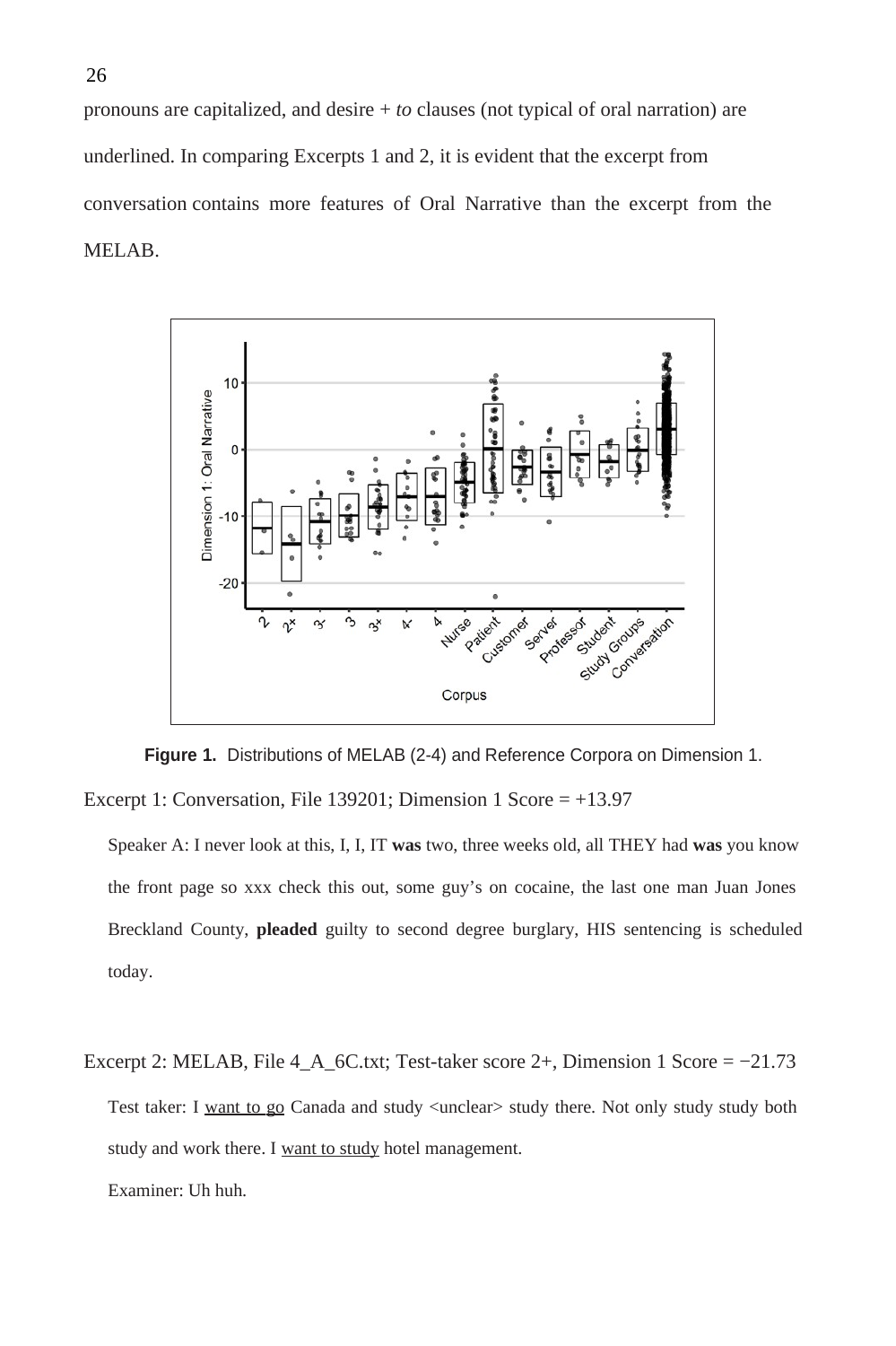Test taker: I know in Armenia there is no universities where I can study hotel management and I  **decided** to go there and study and have good work work experience.

Figure 1 also addresses research question 2. It shows that the higher scoring test takers on the MELAB used more positive features of Dimension 1 than lower scoring test takers. The relationship between performance score and dimension scores was positive, moderate, and significant  $(r = 0.44)$ . For this dimension, the gradual increase in the use of positive features as test score increases shows gradual steps toward approximating the use of Oral Narrative in the target domains. Additionally, when we compare Excerpt 2 with Excerpt 3, it is clear that Excerpt 3, which was awarded a score of 4, contains more positively loading features and fewer negatively loading features of Dimension 1 than the lower scoring performance (Test-taker score of 2+). This illustrates that the test takers who received higher scores on the MELAB demonstrated more use of Oral Narrative features than those who received lower scores.

Excerpt 3: MELAB, File  $9\_B\_21$ C.txt; Test-taker score 4, Dimension 1 Score = +2.50 Test taker: And then I **applied** to University <unclear> as well.

. . .

Test taker: quite late because uh uh I **thought** I would fall under the exception that THEY have IT's like um the exception is uh that if you are studying in an English language school system before coming to Canada then you might be you know uh accepted

# **Dimension 4: Informational Elaboration**

Positive scores on Dimension 4: Informational Elaboration represent more use of features such as attributive adjectives, prepositional phrases, relative clauses, and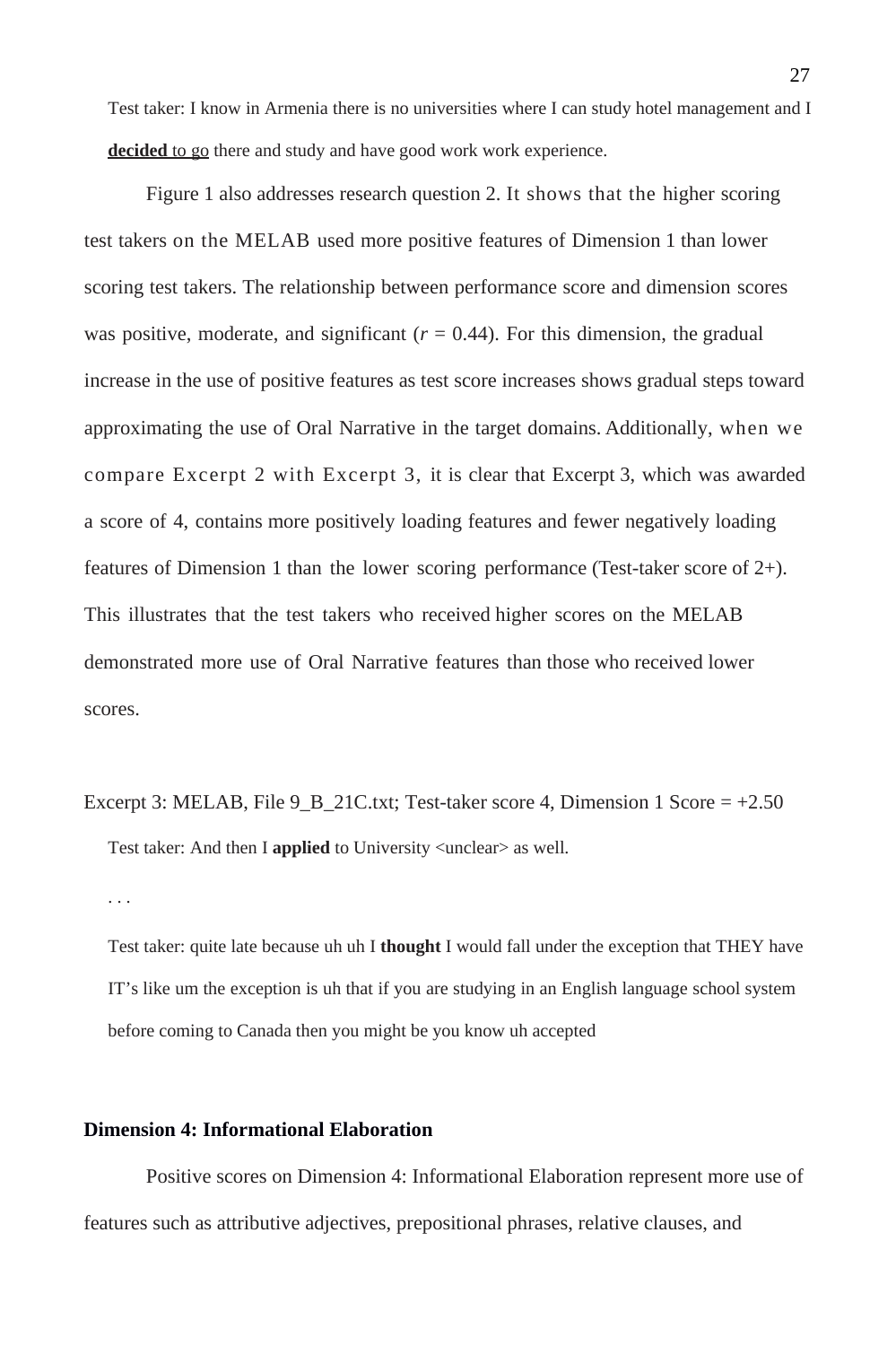nominalizations. These linguistic features were used in the reference corpora at differing mean rates, indicating variability in the rates at which target domains use these features. Figure 2 shows a split in the reference corpora's mean use of features, with professors and interlocutors in study groups using these features more. These higher rates of use can be explained by the need for professors and interlocutors in study groups to share information. We can also see that the dispersion of Dimension 4 scores for the MELAB in general is more closely aligned with registers of academic discourse (study groups and office hours) as well as the discourse of nurses. It is less aligned with the discourse of patients and that found in service encounters (customers and servers). Thus, to answer research question 1, we can see similarities between the MELAB and many of the TLU registers, but particularly office hours and study groups, two registers that require more detailed discussion of information.

In the examples of Dimension 4 from a study group and the MELAB, adjectives are in italics, prepositional phrases are underlined, relative clauses are in bold, and nominalizations are capitalized. These examples highlight the similarities between the Informational Elaboration of the MELAB and language used in study groups.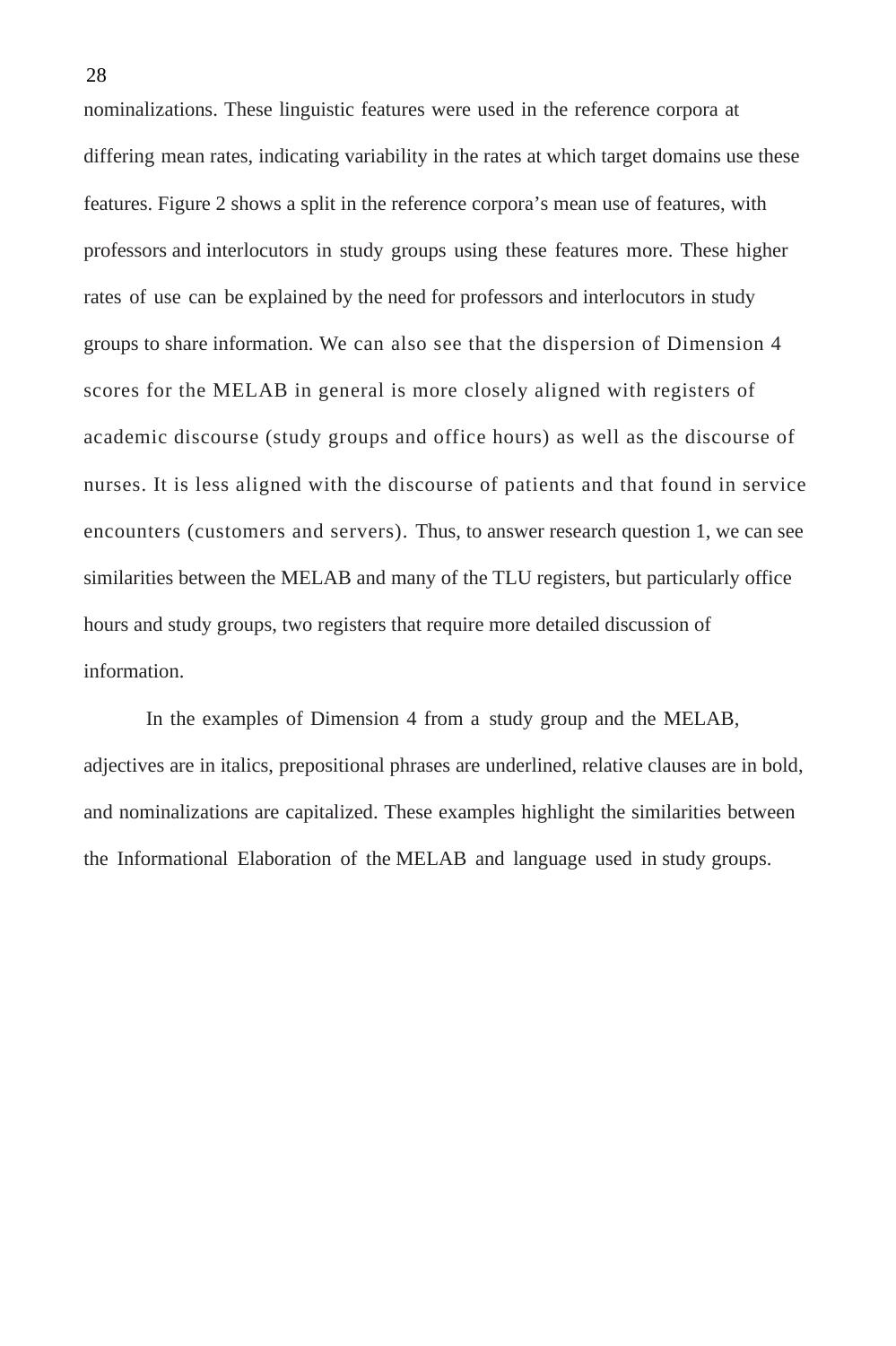

**Figure 2.** Distributions of MELAB (2-4) and Reference Corpora on Dimension 4.

Excerpt 4: Study Group, File Humhisgudpn037; Dimension 4 Score = +14.41

Speaker A: And the *communist* party of the country concerned should take that into account of course. And our *Chinese* friends had many *original* ideas **which they are implementing** in the course of *socialist* CONSTRUCTION in their country. They're giving birth to *new* ideas too **which take into CONSIDERATION** some *specific* conditions in China.

Excerpt 5: MELAB, File 9\_D\_8B; Test-taker score 4, Dimension 4 Score = +15.72 Test taker: But out of that has grown an interest really to to help people because uh SPONSORSHIP is not the only uh SOLUTION Examiner: Uh huh. Test taker: To many of the issues **that uh people who are in** *refugee-like* **SITU A TIONS face**.

Examiner: Uh huh.

Test taker: So I get asked a lot of other questions **which have to do with other categories of IMMIGRATION**. And therefore I find that I need to expand my scope and also deepen my understanding of the *whole* IMMIGRATION uh area.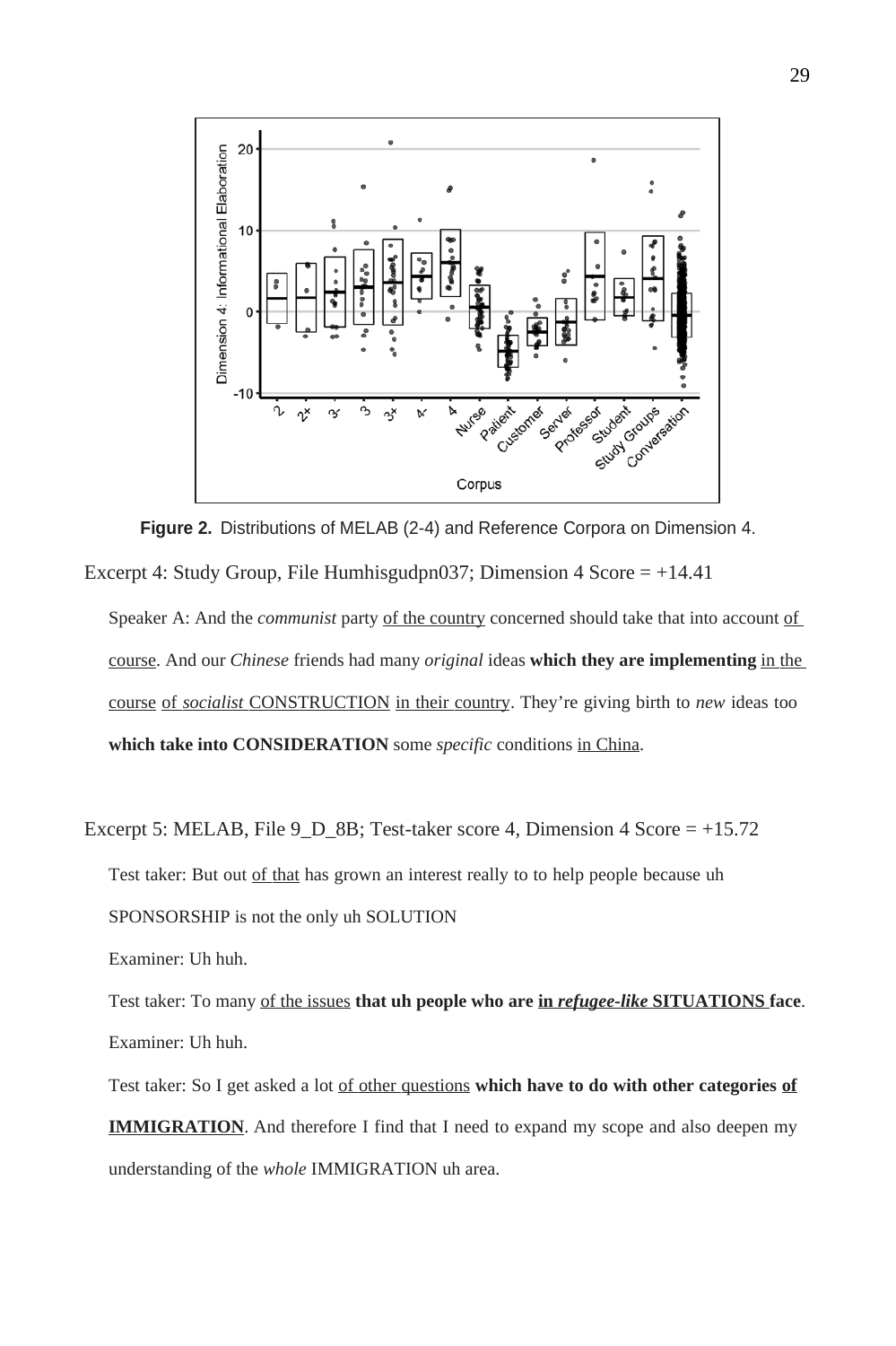

**Figure 3.** Distributions of MELAB (2-4) and Reference Corpora on Dimension 2.

However, when we turn to research question 2, we can also see from Figure 2 that there is a linear increase in test takers' use of these features that shows a trend away from nurses, patients, customers, servers, students, and conversation. The relationship between performance score and dimension score was positive, moderate, and significant  $(r = 0.29)$ . Higher scoring test-takers tend to use the features of this dimension at slightly higher rates than professors and the interlocutors in study groups, highlighting an even stronger need for them to provide information during the interaction.

We can contrast the use of Dimension 4 features in Excerpt 5 above, from a higher scoring test taker, with that of Excerpt 6 below, from a lower scoring test taker. The speaker in Excerpt 6 still uses informational features at times but with less frequency than the speaker in Excerpt 5.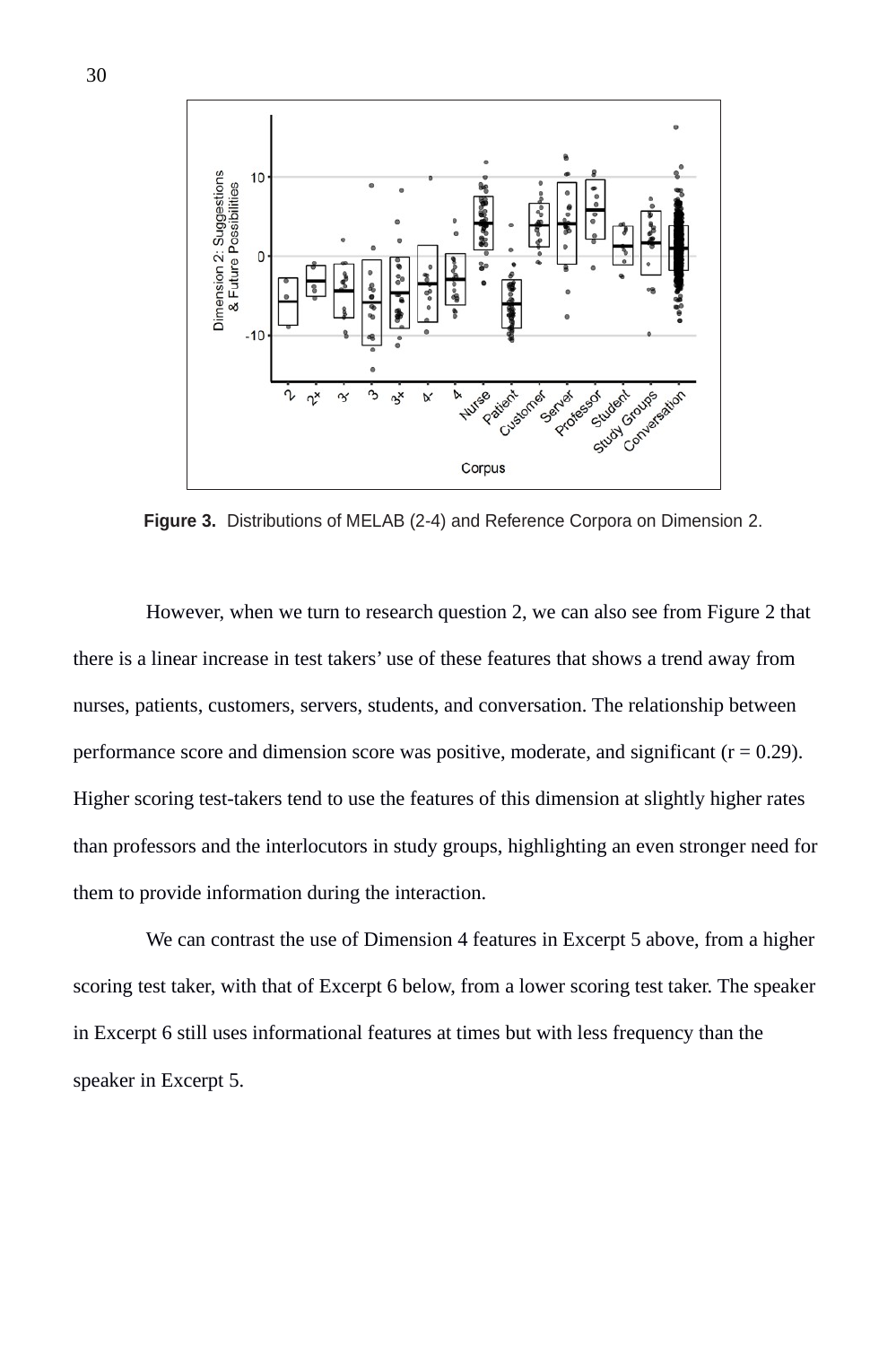Excerpt 6: MELAB, File 4\_B\_14B.txt; Test-taker score 2+, Dimension 4 Score = −3.04 Test taker: Because when you go to the bank, and you need to take uh maybe maybe some money you go there afternoon or <unclear> you can uh they can call you and uh you can do your business. So maybe you need uh sometimes you need uh sometimes <unclear> there are lots of pe-people, they will call you uh you need to go there you better go there uh  $\leq$ unclear $\geq$ tomorrow or *next* day. Uh.

#### **Dimension 2: Suggestions and Future Possibilities**

Dimension 2: Suggestions and Future Possibilities was typified by greater use of linguistic features such as modals, conditionals, and the present tense. The reference corpora use these features at differing mean rates (see Figure 3). Nurses, customers, and servers tended to use these features more on average than students and interlocutors in study groups and conversation, who in turn used them at higher mean rates than patients. These differences in the use of linguistic features on this dimension is driven by communicative purpose. For example, nurses need to make suggestions and discuss future plans with their patients. It is clear that with the exception of patients, speakers in the reference corpora tend to use these linguistic features at higher rates than the MELAB OPI test takers. Thus, to answer research question number 1, there were few similarities between the MELAB OPI discourse and the discourse of the TLU registers. The examples for Dimension 2 are from a nurse–patient interaction, an office hour interaction, and a MELAB performance. In the excerpts, modals are in bold, conditionals are underlined, and present tense is capitalized. Dimension 2 is typified by the use of these features to discuss plans and possibilities in the future, which is demonstrated by Excerpts 7 and 8. However, in the example from the test-taker production, it is clear that not many of these features are present, and the one that is present (i.e., present tense) is not used to discuss future possibilities.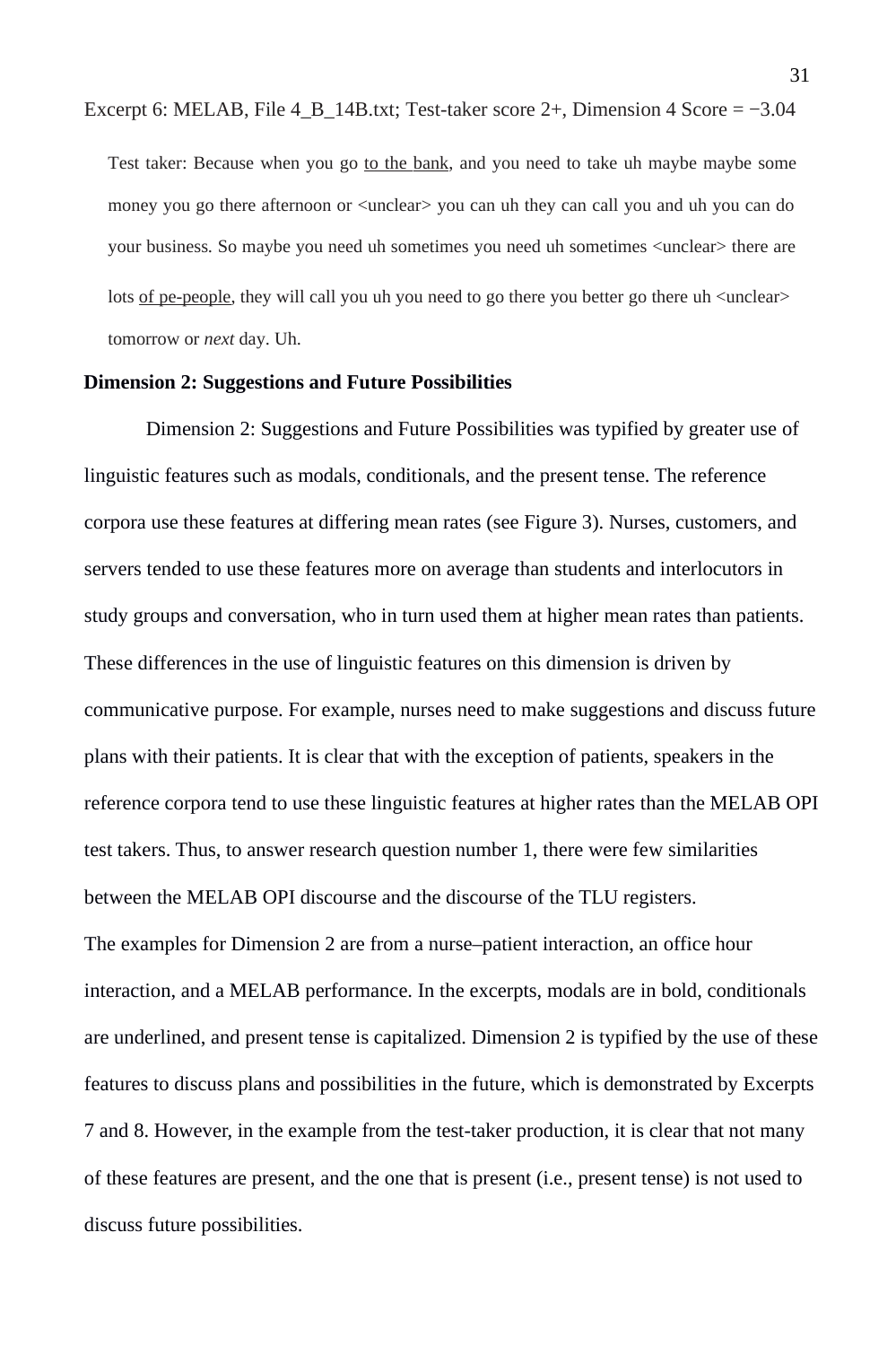Excerpt 7: UNSP, File ABN\_46; Nurse Dimension 2 Score = +6.68 Nurse: We **can** always like discharge before you GO home. We **can** always provide you with documentation that for like outside counseling if you NEED. And I'**ll** make sure that the I'**ll** let our doctors KNOW.

Excerpt 8: Office Hours, File busbaoh\_n156.txt, Student Dimension 2 Score = +3.47 Student: I **should** be done and **can** we go over two b? **Could** I have **could** I have used upcoming instead of forthcoming? Professor: sure Student: OK Professor: <unclear> Student: I just didn't KNOW if I **could** use upcoming so I just wanted forthcoming to say <unclear>

Excerpt 9: MELAB, File 6\_B\_19F.txt; Test-taker score 3, Dimension 2 Score = −3.67 Test taker: I uh ORDER conversation partner sometimes from my, my institute. They sometimes BRING one and TALK with him.

Examiner: Uh huh.

Test taker: And there was a station, asked people and they TRY to talk with him to practice English

Examiner: Uh huh.

Test taker: to improve myself, my English.

To answer research question 2, MELAB OPI test takers used these features at similar mean rates across score level, as Figure 3 shows. The relationship between performance score and dimension score was positive, weak, and not significant (*r* = 0.14). There is not a clear pattern of use of these linguistic features across score levels on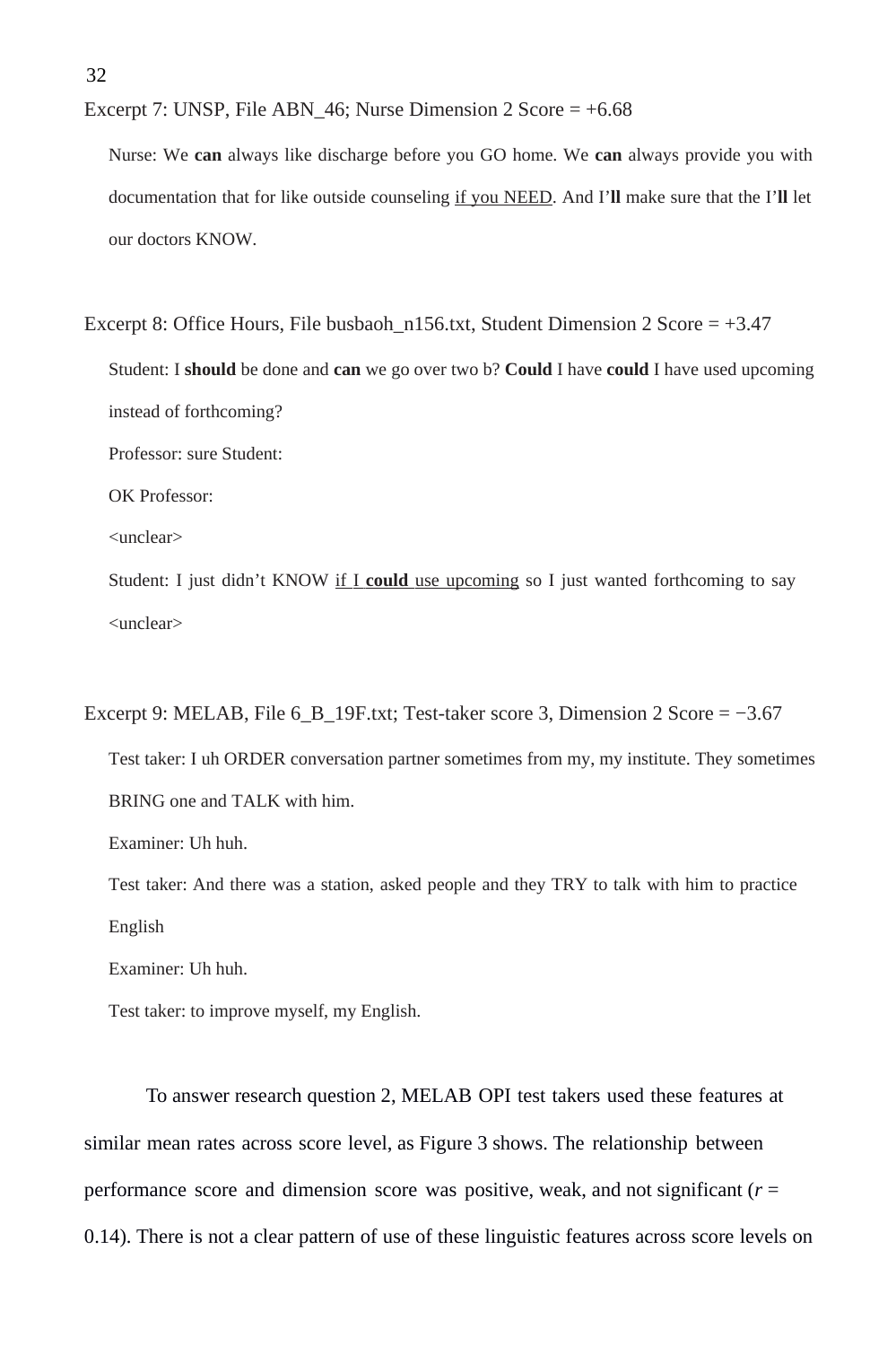this dimension, and they are underused in comparison to the reference corpora, indicating less need for discussing future possibilities and making suggestions during the interaction during the test.

# **Discussion**

The purpose of the study was to investigate linguistic and functional evidence related to the extrapolation inference for the validity argument for the MELAB speaking test. This was accomplished first by conducting a situational analysis of the MELAB OPI and its TLU registers (nurse-patient interaction, service encounters, office hours, study groups, and conversation), which serves as a lens for interpreting the results of the linguistic analysis. Then we examined and compared the distributions of the dimension scores across the MELAB corpus and the reference corpora. This was followed by an analysis of the relationship between test takers' scores on the MELAB OPI and the dimension scores of their responses from the MD analysis. We also investigated whether higher scoring test takers used more of the features associated with the reference corpora (nurse-patient interaction, office hours, service encounters, study groups, and conversation).

The results of the situational analysis of the MELAB corpus and the TLU registers revealed key differences between the MELAB corpus and the TLU corpora in topic, participants' social roles and relationships, and communicative purposes. The difference in communicative purposes may have played a role in the extent to which test taker language approximated the target domains. The primary purpose for test takers to communicate on the test is to demonstrate language proficiency by answering questions and sharing professional and personal background. Similar to the context of the test, the primary purpose for communicating in study groups and office hours is to share information. Narrating and providing suggestions are not a primary communicative purpose in the test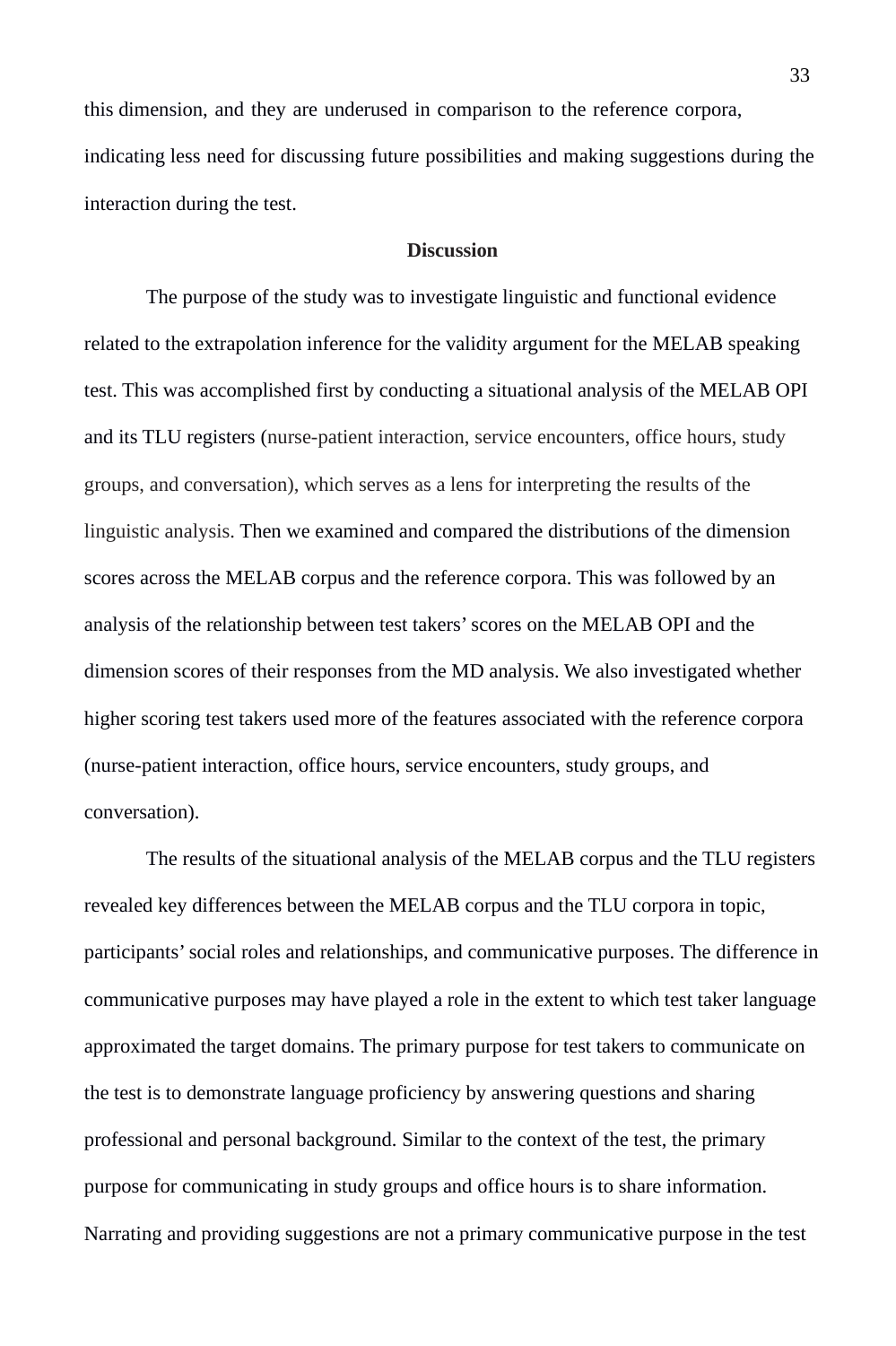task; however, these purposes are central to face-to-face conversation (narration) and nurse-patient interaction and office hours (providing suggestions). These situational differences were also reflected in the different patterns of use for linguistic features related to narration and providing suggestions.

The results of the comparison of the distributions of the MELAB and reference corpora across the three dimensions of the MD analysis show mixed support for the extrapolation inference within the validity argument for the MELAB. There were similarities in the mean dimension scores and standard deviations between the MELAB and many of the reference corpora with respect to Dimension 4: Informational Elaboration. However, there were differences between the MELAB corpus as a whole and the reference corpora with respect to Dimension 1: Oral Narrative and Dimension 2: Suggestions and Future Possibilities.

When we compared the distributions of the MELAB across score levels, we found that upper-score-level MELAB responses used more of the features of Oral Narrative, meaning that they began to approximate some the target domains represented by the reference corpora in their use of features for Dimension 1. Additionally, higher scoring test takers used Informational Elaboration features at similar rates to the professors and study groups. However, the responses to the MELAB OPI lack many of the linguistic features related to making suggestions and discussing future possibilities, regardless of MELAB score level. The results of the correlation analysis revealed moderate positive relationships between test takers' scores and their use of Oral Narrative features (Dimension 1) as well as their use of features related to Informational Elaboration (Dimension 4). There was not a discernible relationship between MELAB speaking test scores and Dimension 2.

The increasing (or decreasing) use of linguistic features as a test score increases can provide evidence for the extrapolation inference if the use of linguistic features at the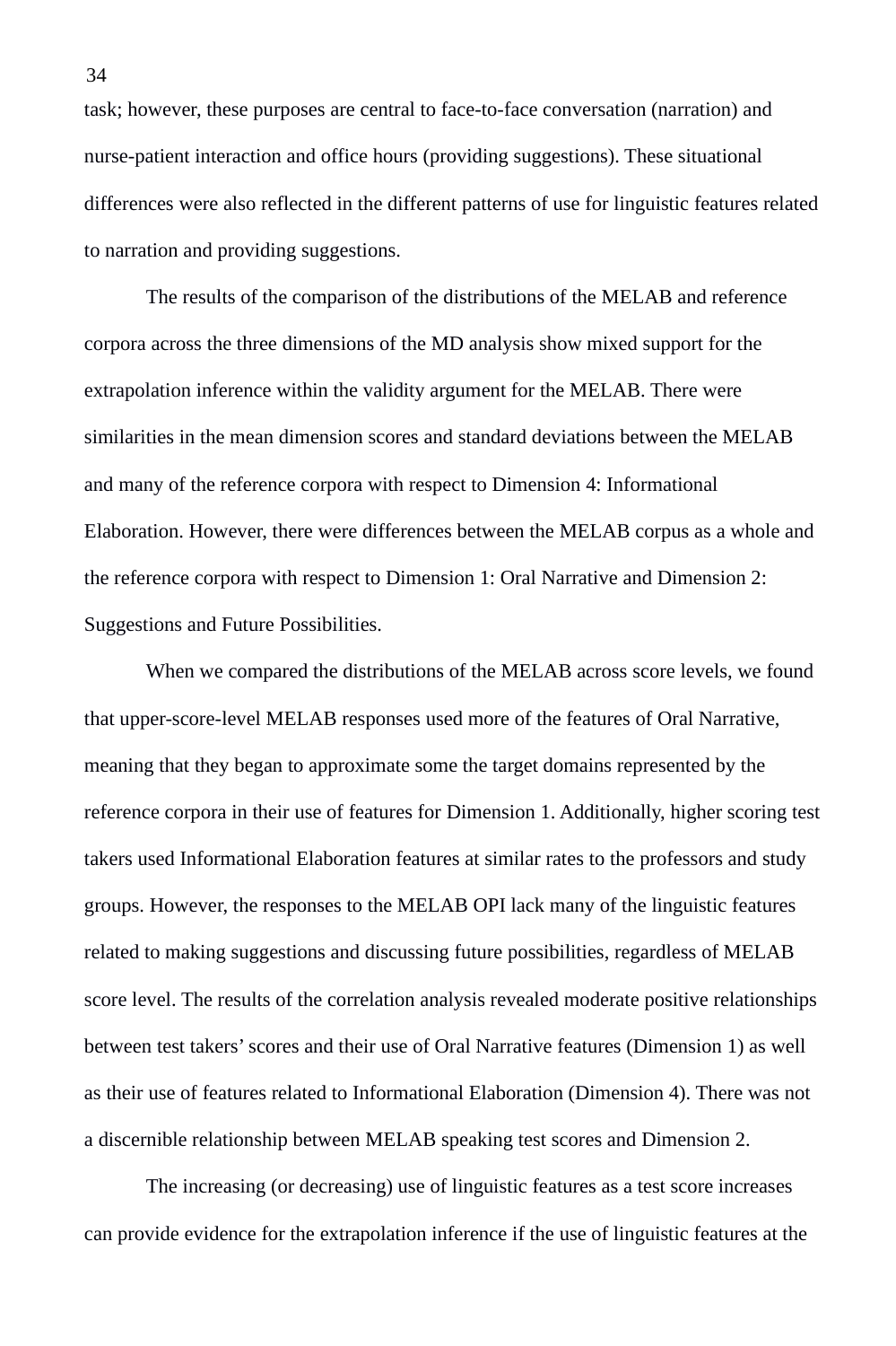endpoint of the trend (i.e., the highest score on the rubric) approximates the use of the linguistic features in the reference corpora. Thus, the results of this analysis show relatively strong support, or backing, for extrapolating about high-scoring MELAB test takers' abilities to elaborate in study group sessions or as professors in office hours (e.g., if the test is used as a screening tool for international teaching assistants [ITAs]). Additionally, test users can be somewhat confident that incoming students who scored highly on the MELAB have the linguistic means to participate in discussions about course content in study groups. These results also show some backing for extrapolation about the ability of high scorers to have the linguistic means to narrate similarly to some of the target domains (e.g., nurses and servers) represented by the reference corpora.

Test users cannot be certain, however, about the test takers' abilities to talk about future events or to make suggestions. Test takers tend not to use these features in any of the scoring bands. This may limit test users' ability to extrapolate from performance on the task to performance as a nurse, professor, or ITA. Part of a nurse's job is to counsel, or make suggestions to, their patients, and professors (and potentially ITAs) use such language to help students solve problems. Since the test takers are not asked for advice or to make suggestions about future possibilities, then they seem not to have the opportunity to use these features in the MELAB. As a result, there is little evidence regarding the extent to which test takers can or cannot use these features in the TLU domain.

The findings of the present study and of those of Brooks and Swain (2014) illustrate that linguistic variation in test tasks are driven by their situational characteristics (e.g., communicative purpose). In addition, these findings underscore the importance of the role that the context of language use plays on actual language production, which has been highlighted as an important consideration in current test development frameworks (Bachman, 1990; Bachman & Palmer, 1996, 2010; Chapelle et al., 2008a).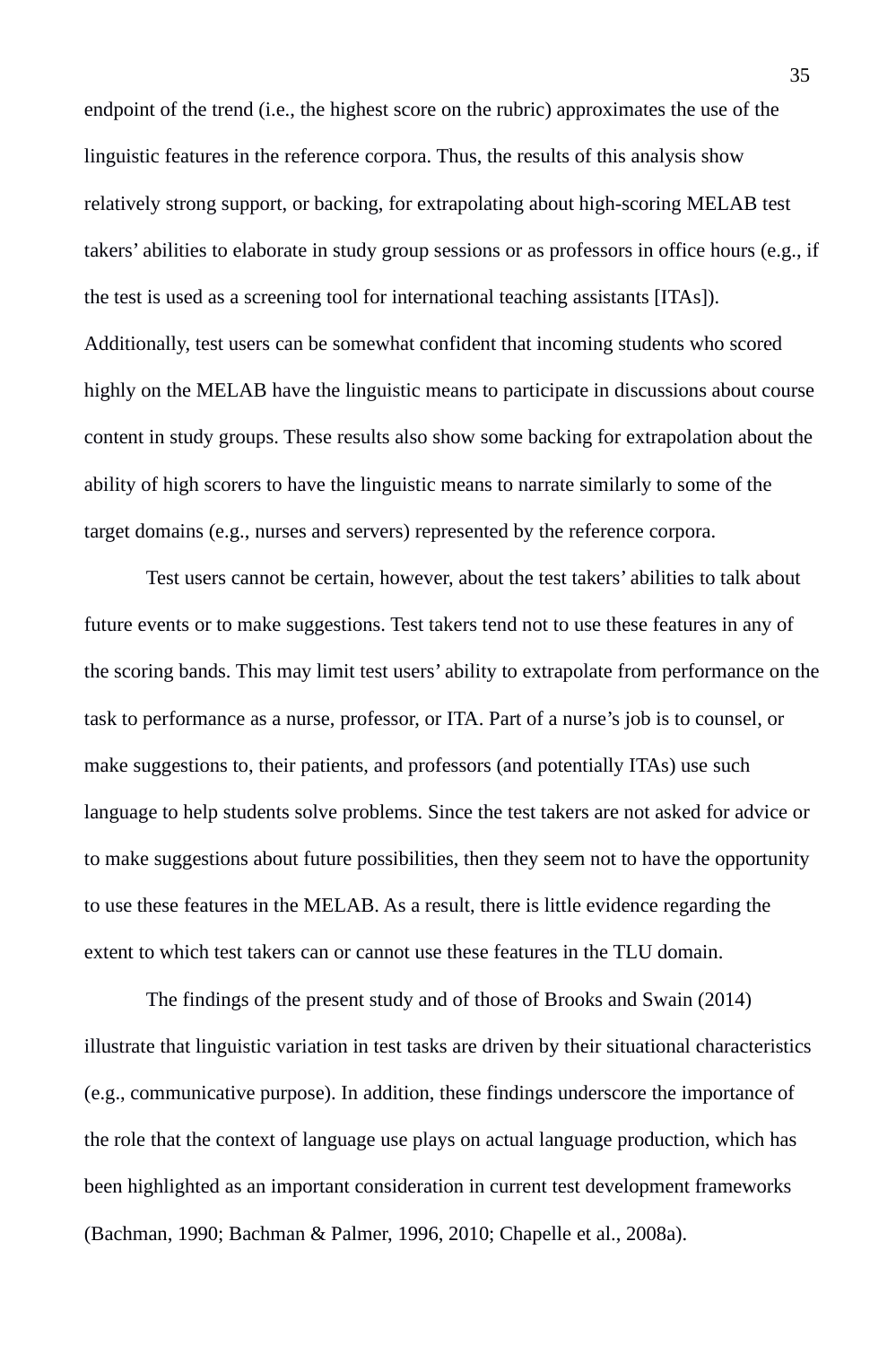This study also adds to the literature that examines the linguistic features of productive test tasks by illustrating the power of MD analysis as a tool. Rather than investigating individual features, which tends to result in few features being identified by the analysis as important (Brooks & Swain, 2014; Brown et al., 2005; Jamieson & Poonpon, 2013; Kang, 2013; Kyle et al., 2016; LaFlair et al., 2015), a large majority of the features that were initially selected for inclusion at the outset of the analysis were retained after the MD analysis was conducted (36 out of 41). This retention and grouping of cooccurring linguistic features reveals more interpretable patterns of language use, a more exhaustive comparison to language use in the target domain, and a more robust method for investigating the extrapolation inference.

The results are clearly limited by the small samples in the MELAB OPI corpus and the other reference corpora, with the exception of the conversation sub-corpus of the Longman Corpus of Spoken and Written English. Additionally, the present study clearly does not account for every linguistic variable that may represent the construct. For example, in previous studies (e.g., Brooks & Swain, 2014; Kang, 2013) grammatical accuracy and fluency variables are features of interest in the analysis of test-taker production, but they were not accounted for in the present study. It is possible that these features would play a role in one or more dimensions if they were identified in the testtaker corpus. Furthermore, conversation may be too broad of a domain to extrapolate to given its potentially wide range of contexts (e.g., informal social gatherings, family interaction). Future extrapolation studies would benefit from the inclusion of more features and a more nuanced comparison with conversation.

# **Conclusion**

Current frameworks for investigating validity demand varied and robust evidence for the interpretations and uses of high-stakes language assessments. In this paper, we have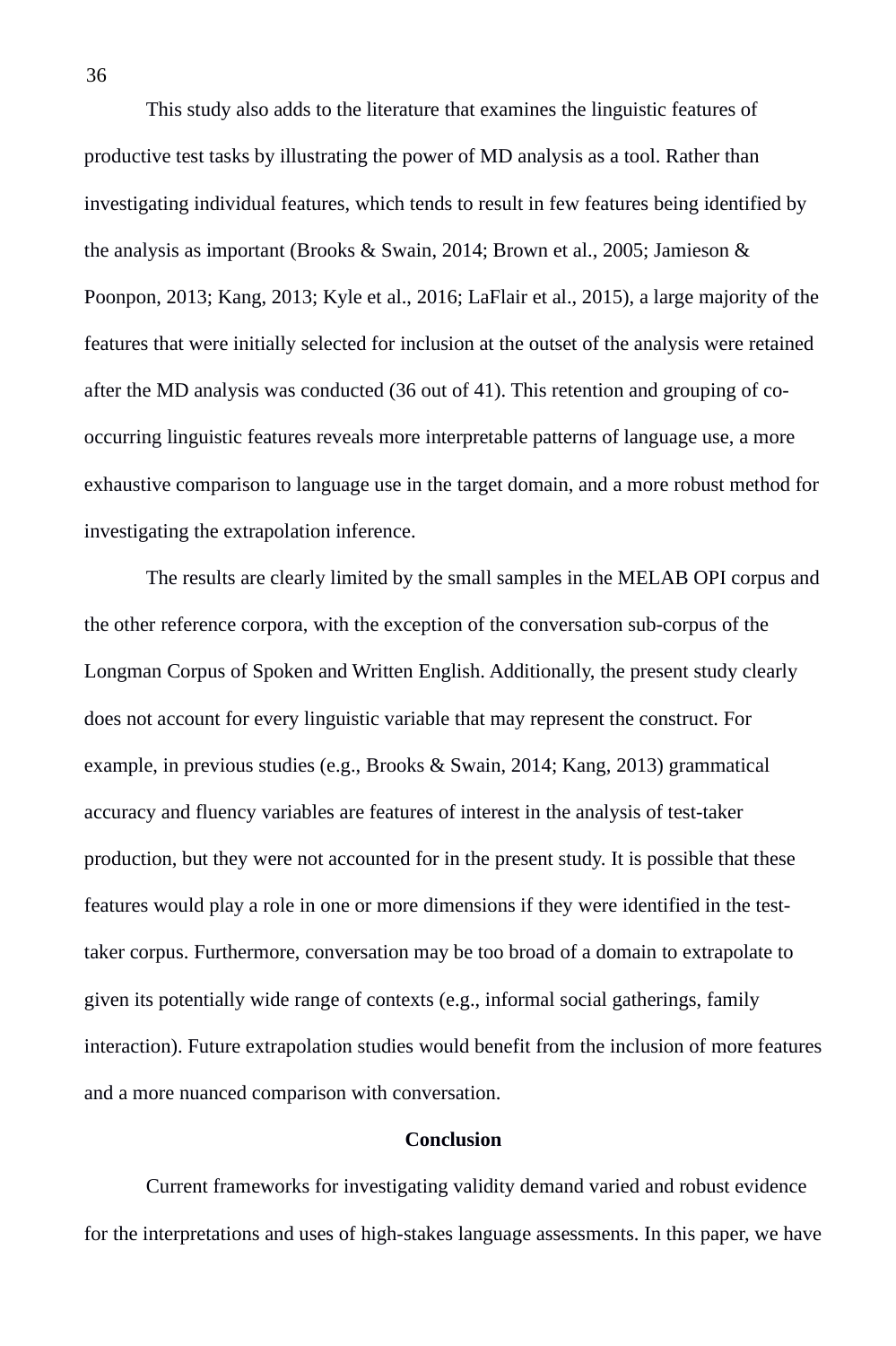proposed a new method (corpus-based register analysis with MD analysis) for investigating evidence for the extrapolation inference. This method can be viewed as a linguistic parallel to traditional criterion validity studies. However, instead of investigating the relationship between test scores and criterion scores, we have proposed investigating the relationship between the uses of linguistic features that are found to co-occur through MD analyses as well as their functional interpretations. This method is supported by the similarities in the theoretical underpinnings between the TLU analysis framework and the corpus-based register analysis framework.

## Funding

The author(s) disclosed receipt of the following financial support for the research, authorship, and/ or publication of this article: This work was supported by CaMLA's Spaan Research Grant Program, 2014.

## **Note**

1. A heuristic for organizing the contextual features of speech acts: S – Setting and Scene, P – Participants, E – Ends, A – Act Sequence, K – Key, I – Instrumentalities, N – Norms, G – Genre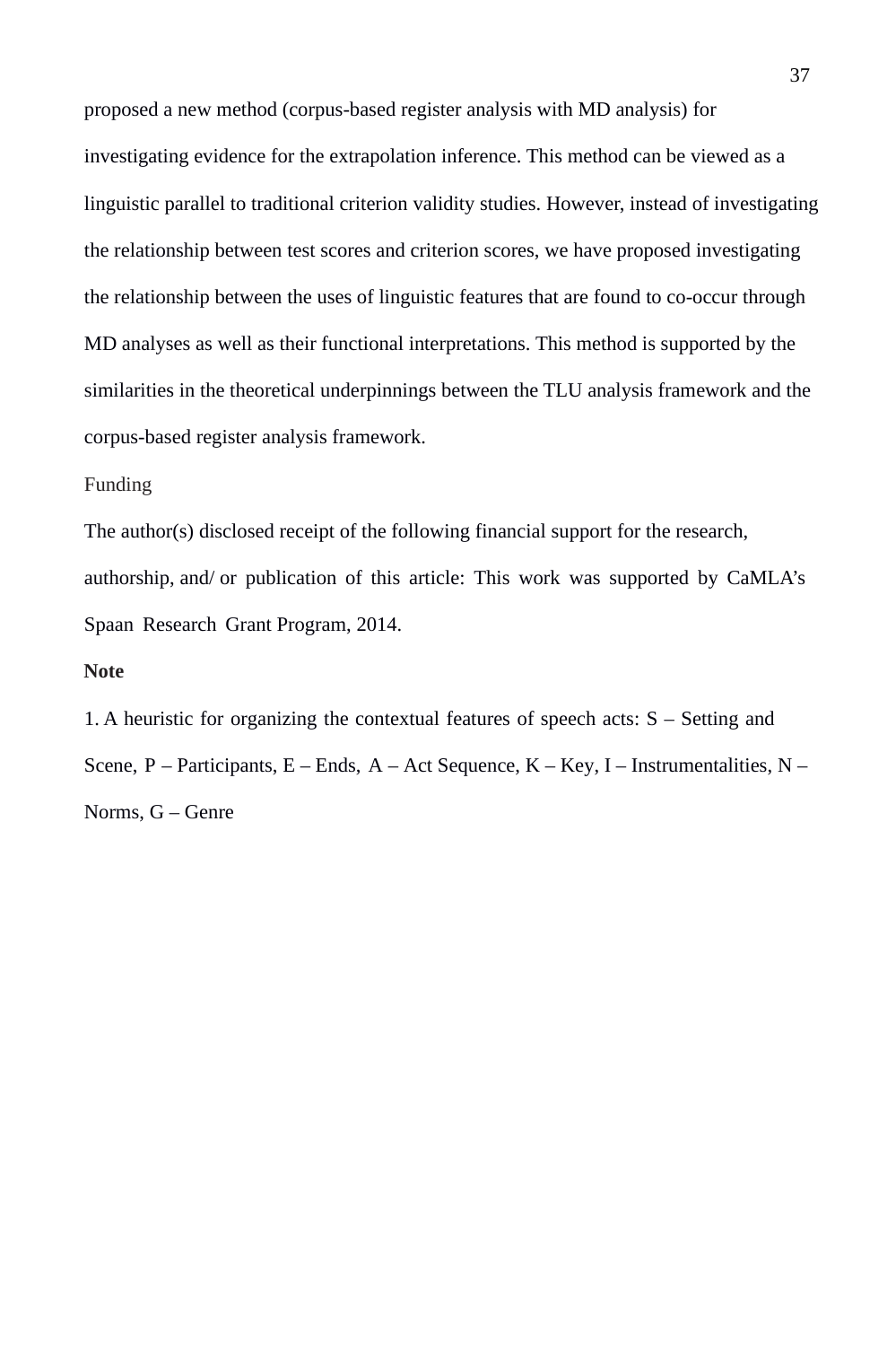#### **References**

- Bachman, L. F. (1990). *Fundamental considerations in language assessment*. Cambridge, UK: Cambridge University Press.
- Bachman, L. F., & Palmer, A. (1996). *Language testing in practice*. Oxford, UK: Oxford University Press.
- Bachman, L. F., & Palmer, A. (2010). *Language assessment in practice*. Oxford, UK: Oxford University Press.
- Biber, D. (1994). An analytical framework for register studies. In D. Biber & E. Finegan (Eds.), *Sociolinguistic perspectives on register* (pp. 31–56). Oxford, UK: Oxford University Press.
- Biber, D. (2006). *University language: A corpus-based study of spoken and written registers*. Amsterdam, Netherlands: John Benjamins.
- Biber, D. (2008). Corpus-based analyses of discourse: Dimensions of variation in conversation. In Bhatia, V. K., Flowerdew, J. & Jones, R. H. *Advances in discourse studies* (pp. 100-114). New York: Routledge.
- Biber, D., & Conrad, S. (2009). *Register, genre, and style*. Cambridge, UK: Cambridge University Press.
- Biber, D., Gray, B., & Staples, S. (2014). Predicting patterns of grammatical complexity across language exam task types and proficiency levels. *Applied Linguistics*. doi:10.1093/applin/ amu059
- Biber, D., Johansson, S., Leech, G., Conrad, S., & Finegan, E. (1999). *Grammar of spoken and written English*. London, UK: Pearson.
- Brooks, L., & Swain, M. (2014). Contextualizing performances: Comparing performances during TOEFL iBT and real-life academic speaking activities. *Language Assessment Quarterly*, *11*(4), 353–373.
- Brown, A., Iwashita, N., & McNamara, T. (2005). An examination of rater orientations and testtaker performance on English-for-academic-purposes speaking tasks. *ETS Research Report Series*, *2005*(1), i–157.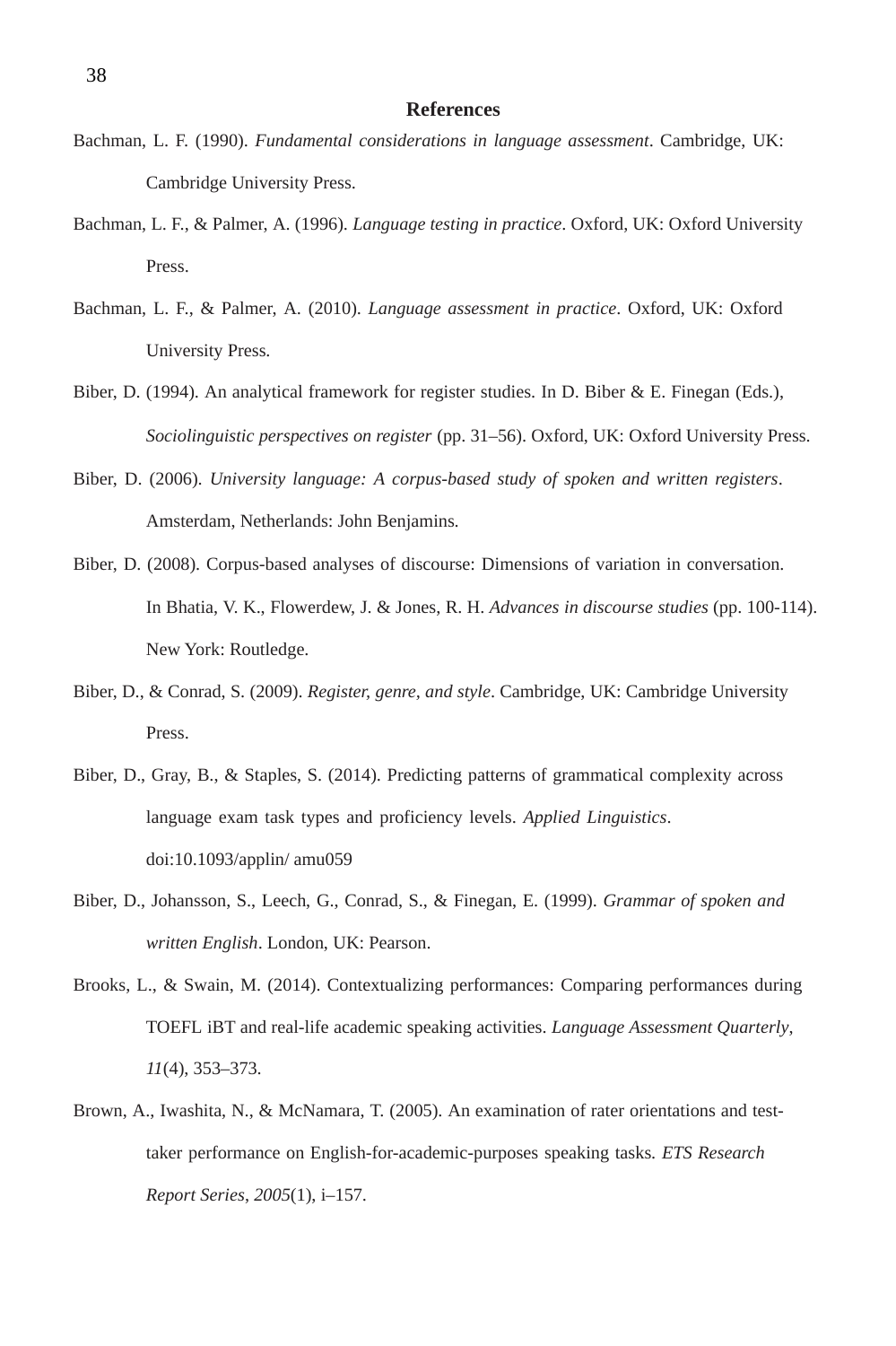- Cambridge Michigan Language Assessments. (2016). *MELAB*. Retrieved from [www.cam](http://www.cambridgemichigan.org/institutions/products-services/tests/proficiency-certification/melab/)[bridgemichigan.org/institutions/products-services/tests/proficiency-certification/melab/](http://www.cambridgemichigan.org/institutions/products-services/tests/proficiency-certification/melab/)
- Canale, M., & Swain, M. (1980). Theoretical bases of communicative approaches to second language teaching and testing. *Applied Linguistics*, *1*(1), 1–47.
- Chapelle, C. A., Enright, M. K., & Jamieson, J. M. (2008a). *Building a validity argument for the Test of English as a Foreign Language*. New York: Routledge.
- Chapelle, C. A., Enright, M. K., & Jamieson, J. M. (2008b). Test score interpretation and use. In C. A. Chapelle, M. K. Enright, & J. M. Jamieson (Eds.), *Building a validity argument for the Test of English as a Foreign Language* (pp. 1–25). New York: Routledge.
- Egbert, J., & Staples, S. (forthcoming). Doing multi-dimensional analysis in SPSS, SAS and R. In T. Berber-Sardinha & M. Veirano (Eds.), *Multi-dimensional analysis*. London: Bloomsbury.
- Hymes, D. (1972). On communicative competence. In J. B. Pride & J. Holmes (Eds.), *Sociolinguistics: Selected readings* (pp. 269–293). Harmondsworth, UK: Penguin Books.
- Hymes, D. (1974). *Foundations in sociolinguistics*. Philadelphia, PA: University of Pennsylvania Press.
- Jamieson, J. M., & Poonpon, K. (2013). Developing analytic rating guides for TOEFL iBT's integrated speaking tasks. *ETS Research Report Series*, *2013*(1), i–93.
- Kane, M. T. (1992). An argument-based approach to validity. *Psychological Bulletin*, *112*, 527–535.
- Kane, M. T. (2013). Validating the interpretations and uses of test scores. *Journal of Educational Measurement*, *50*, 1–73.
- Kang, O. (2013). Linguistic analysis of speaking features distinguishing general English exams at CEFR levels B1 to C2 and examinee L1 backgrounds. *Research Notes*, *52*, 40–48.
- Kyle, K., Crossley, S. A., & McNamara, D. S. (2016). Construct validity in TOEFL iBT speaking tasks: Insights from natural language processing. *Language Testing*, *33*(3), 319–340.
- LaFlair, G. T., Staples, S., & Egbert, J. (2015). Variability in the MELAB speaking task: Investigating linguistic characteristics of test-taker performance in relation to rater severity and score. *CaMLA Working Papers (2015–04)*.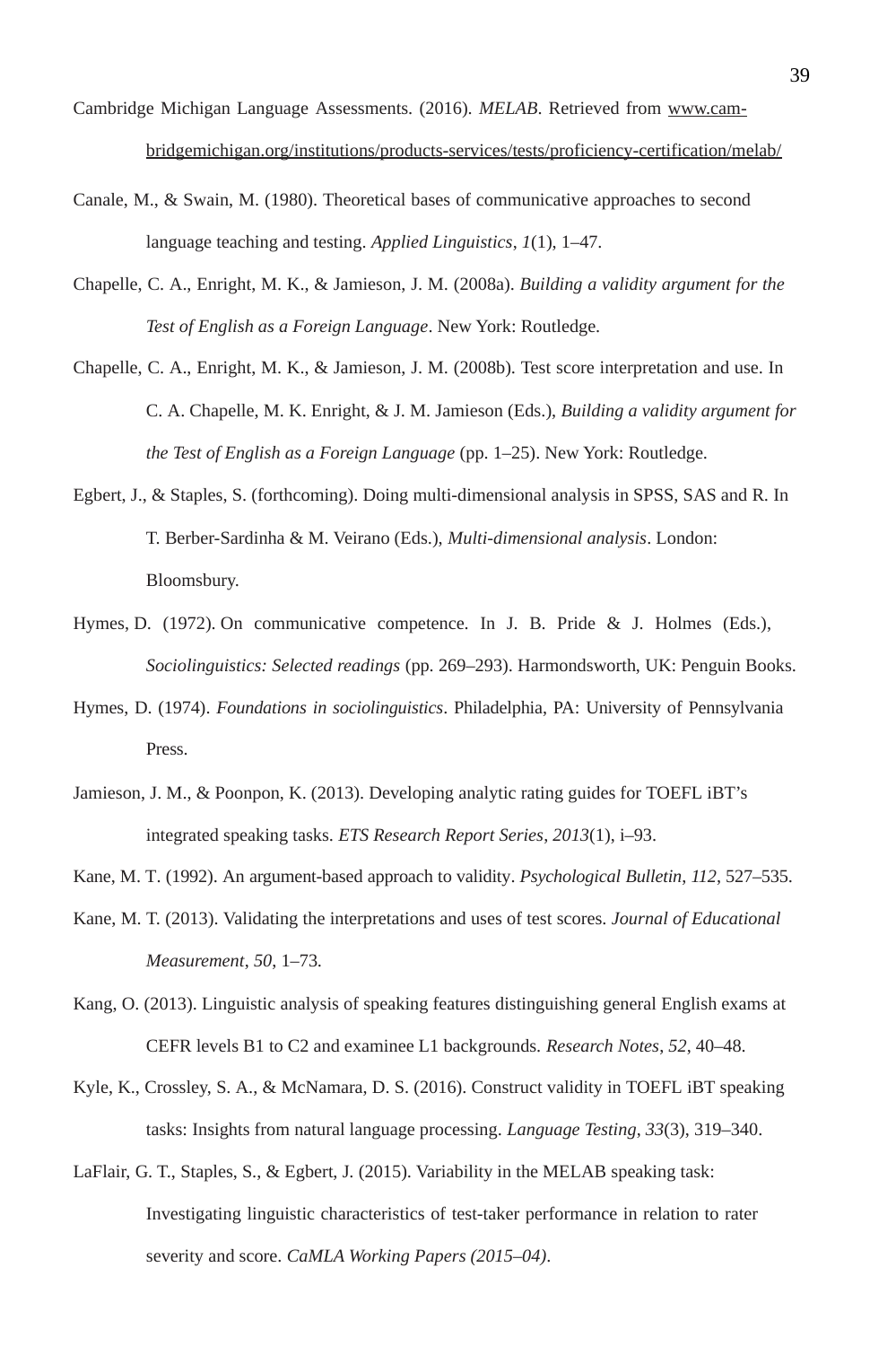- Mislevy, R. J., Steinberg, L. S., & Almond, R. G. (2003). Focus article: On the structure of educational assessments. *Measurement: Interdisciplinary Research and Perspectives*, *1*(1), 3–62.
- Qian, H., Woo, A., & Banerjee, J. (2014). *Setting an English language proficiency passing standard for entry-level nursing practice using the Michigan English Language Assessment Battery*. Chicago, IL: National Council of State Boards of Nursing.
- R Core Team. (2016). R: A language and environment for statistical computing [Computer software]. Vienna, Austria: R Foundation for Statistical Computing. Retrieved from www.Rproject.org/.
- Revelle, W. (2016). Psych: Procedures for psychological, psychometric, and personality research (Version 1.6.9) [Computer software]. Evanston, IL: Northwestern University. Retrieved from<http://CRAN.R-project.org/package=psych>
- Shepard, L. A. (1993). Evaluating test validity. *Review of Research in Education*, *19*, 405–450.
- Staples, S. (2015). *The discourse of nurse-patient interactions: Contrasting the communicative styles of us and international nurses* (Vol. 72). Philadelphia, PA: John Benjamins.
- Staples, S., LaFlair, G. T., & Egbert, J. (2017). Comparing language use in oral proficiency interviews to target domains: Conversational, academic, and professional discourse. *Modern Language Journal, 101*(1), 194-213.
- Toulmin, S. E. ([1958] 2003). *The uses of argument*. Cambridge, UK: Cambridge University Press.
- Weigle, S. C., & Friginal, E. (2015). Linguistic dimensions of impromptu test essays compared with successful student disciplinary writing: Effects of language background, topic, and L2 proficiency. *Journal of English for Academic Purposes*, *18*, 25–39.
- Wickham, H. (2009). *ggplot2: Elegant graphics for data analysis*. New York: Springer. Retrieved from http://had.co.nz/ggplot2/book
- Yan, X., & Staples, S. (2017). Investigating lexico-grammatical complexity as construct validity evidence for the ECPE writing tasks: A multidimensional analysis. *CaMLA Working Papers*.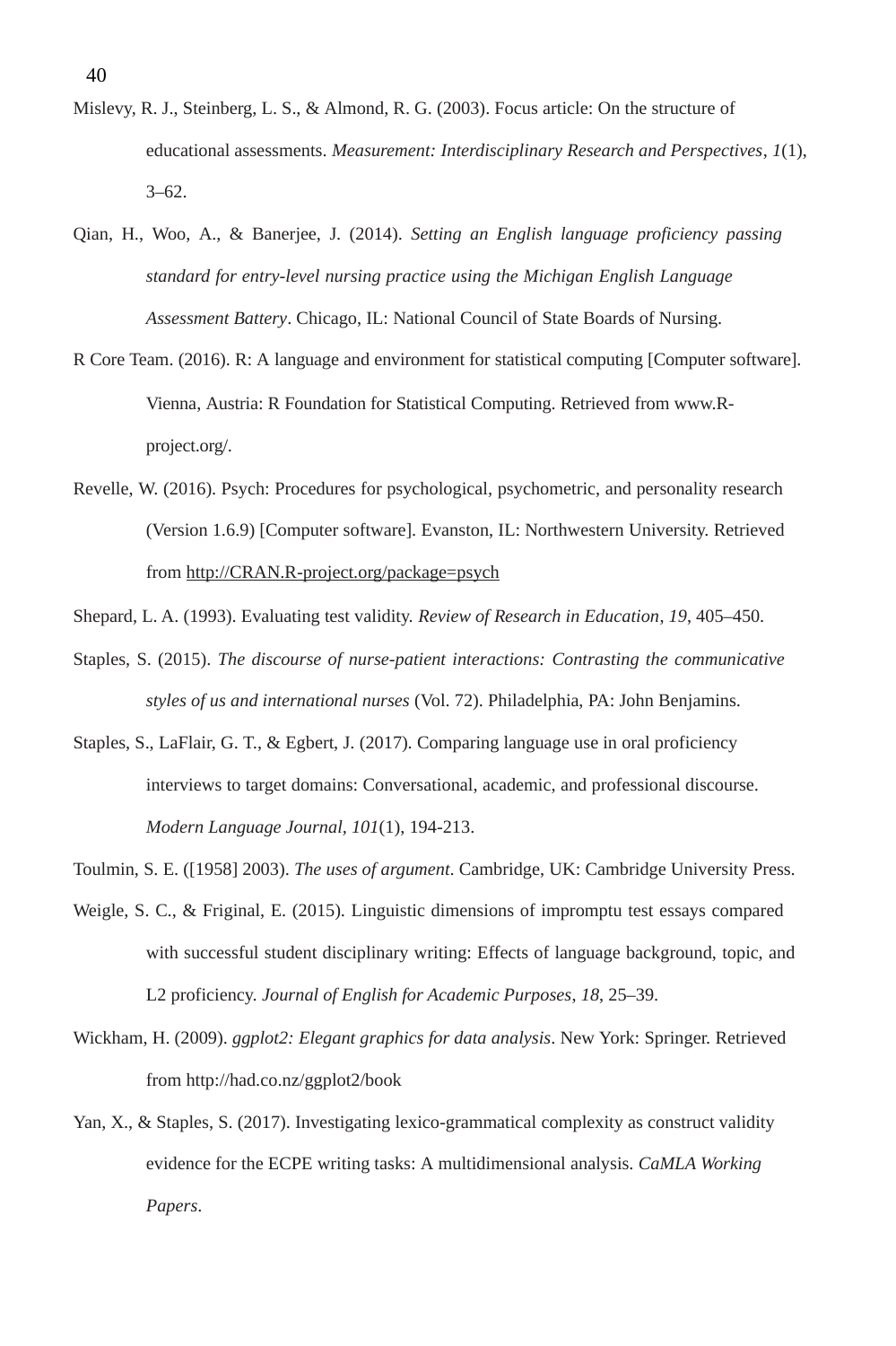**Table A1.** Linguistic features included in the study.

| Feature                    | Example                                                            |
|----------------------------|--------------------------------------------------------------------|
| That deletion              | I think (that) the distance is uh 300<br>kilometers.               |
| Contractions               | can't, don't                                                       |
| Present tense verbs        | he <i>travels</i>                                                  |
| Second-person pronouns     | you, your, yours, yourself                                         |
| Emphatics                  | just, a lot                                                        |
| First-person pronouns      | I, me, my, mine, we, us, our                                       |
| Causative clauses          | Now I'm happy because I take the lesson<br>driver and I can drive. |
| Discourse particles        | now, well                                                          |
| Hedges                     | almost, more or less, kind of, sort of                             |
| Amplifiers*                | greatly, totally, utterly, very                                    |
| Wh questions               | What is your name?                                                 |
| Nouns                      | test, book                                                         |
| Prepositions               | to, of, for                                                        |
| Attributive adjectives     | good job, new friends                                              |
| Past tense verbs           | saw, wondered                                                      |
| Third-person pronouns      | he, she, him, her, them, they                                      |
| Nominalizations            | admission, education                                               |
| Possibility modals         | could, might                                                       |
| Adverbs                    | unfortunately, likely                                              |
| <b>Prediction modals</b>   | will, be going to                                                  |
| <b>Conditional clauses</b> | if I have a long break                                             |
| Necessity modals           | must, have to                                                      |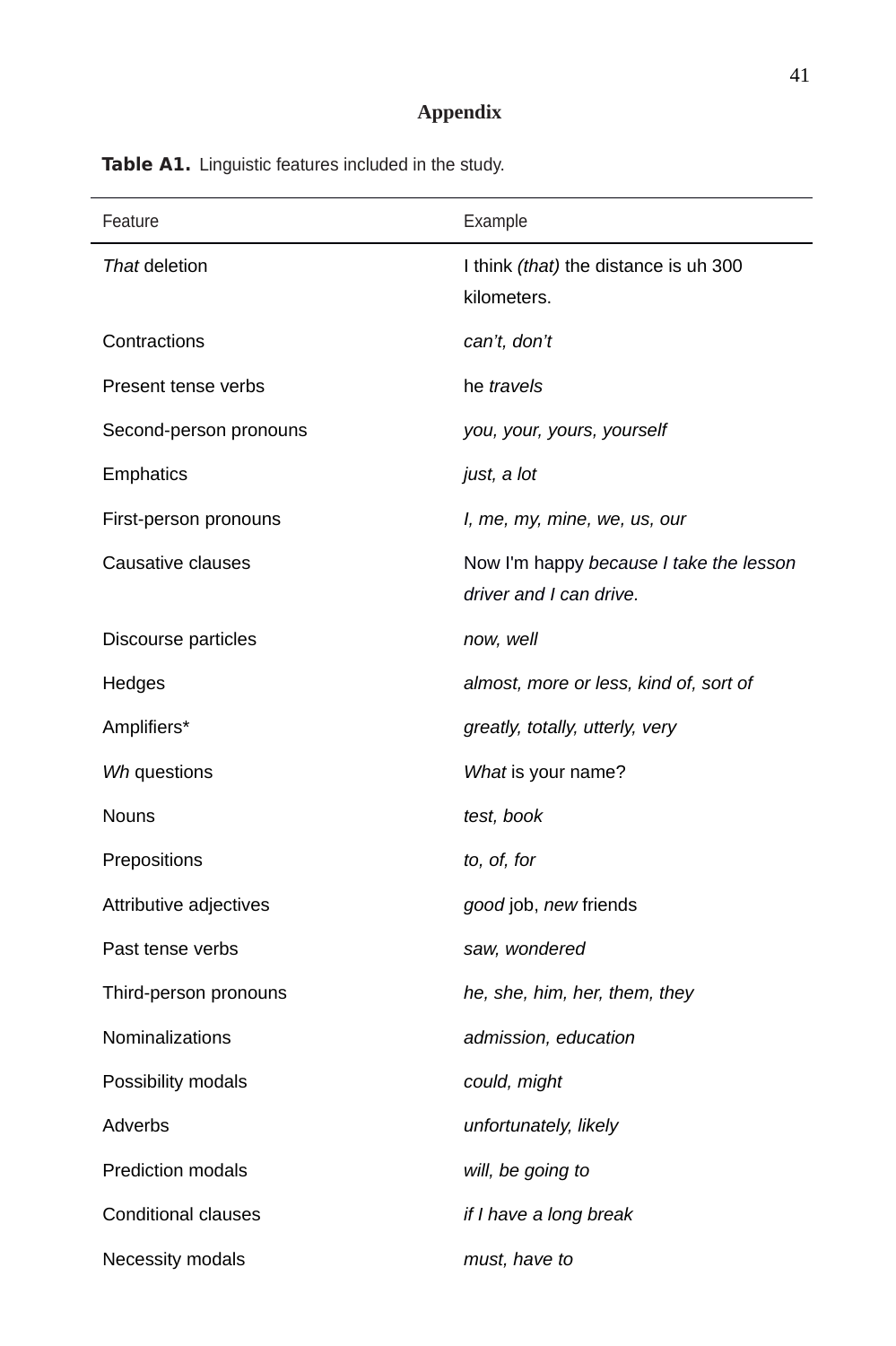| Feature                                                                                          | Example                                                                       |
|--------------------------------------------------------------------------------------------------|-------------------------------------------------------------------------------|
| Conjunctive adverbials*                                                                          | also, besides                                                                 |
| Other subordinate clauses                                                                        | How did you know about the MELAB test<br>since it is virtually new in Jordan? |
| Predicative adjectives                                                                           | Oh yeah, that's excellent.                                                    |
| Wh relative clauses                                                                              | I want to work in hotels which will be in<br>five stars.                      |
| That relative clauses                                                                            | What was your favorite thing at Disney<br>World that you saw?                 |
| Premodifying nouns*                                                                              | sales job                                                                     |
| Communication verb + that complement<br>clause                                                   | So you said that you're interested in []                                      |
| Certainty verb + that complement clause                                                          | I did not know that it's such a cold city.                                    |
| Likelihood verb $+$ that complement<br>clause*                                                   | I really think that only way to be able []                                    |
| Certainty adverbials                                                                             | certainly, definitely, of course                                              |
| Likelihood adverbials                                                                            | perhaps, probably, maybe                                                      |
| Stance verb + to complement clause                                                               | I want to study mechanical engineering.                                       |
| Activity verbs*                                                                                  | borrow, play, wait                                                            |
| Communication verbs                                                                              | accuse, offer                                                                 |
| Mental verbs                                                                                     | accept, imagine                                                               |
| Causative verbs                                                                                  | let, permit                                                                   |
| Type/token ratio                                                                                 |                                                                               |
| Word length                                                                                      |                                                                               |
| Word count<br>* These features had factor loadings less than 0.30 and thus were dropped from the |                                                                               |

\* These features had factor loadings less than 0.30 and thus were dropped from the analysis.